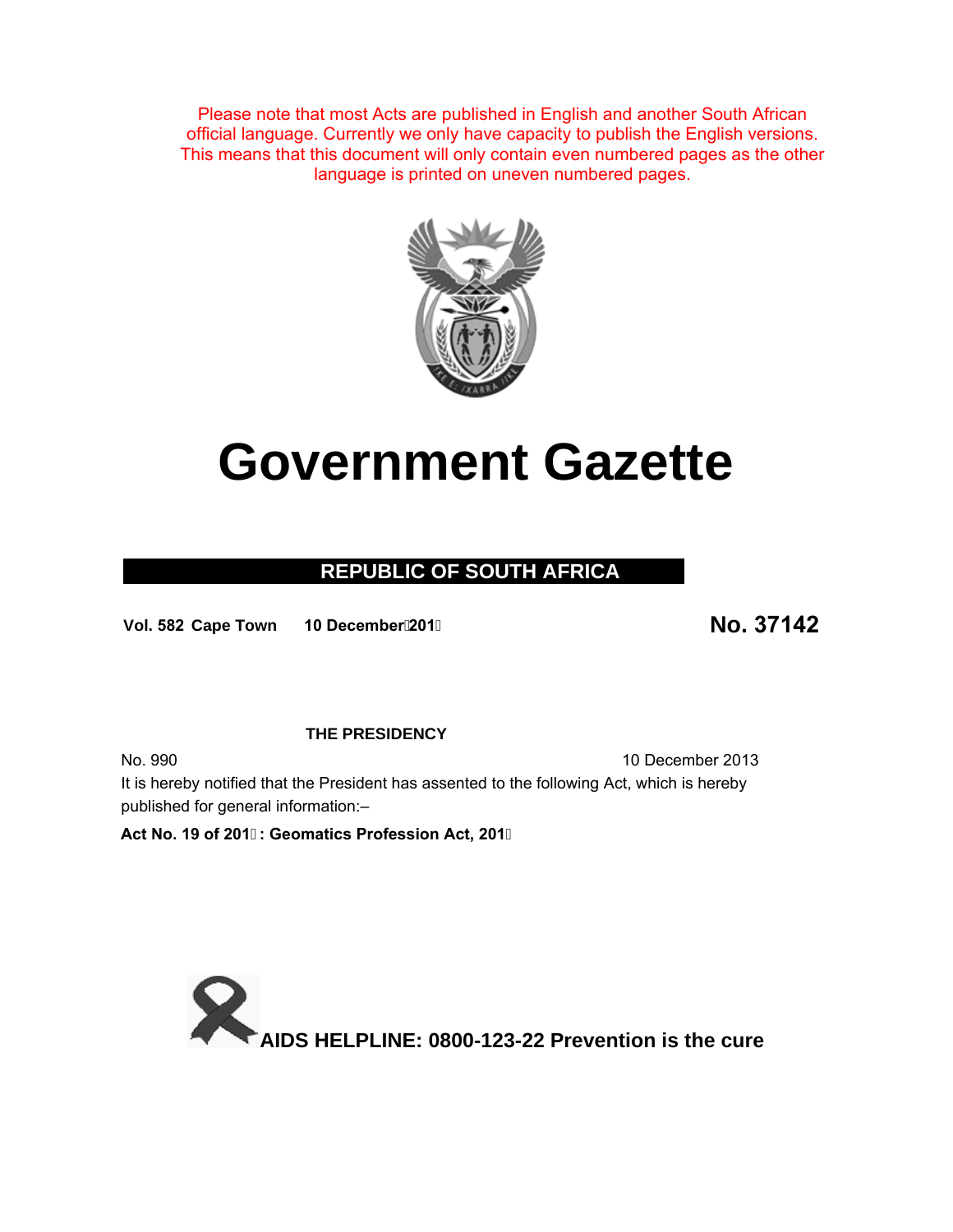|                    | No. 37142 | GOVERNMENT GAZETTE, 10 December 2013                                                  |
|--------------------|-----------|---------------------------------------------------------------------------------------|
| Act No. 19 of 2013 |           | Geomatics Profession Act, 2013                                                        |
|                    |           | <b>GENERAL EXPLANATORY NOTE:</b>                                                      |
|                    |           | Words in bold type in square brackets indicate omissions from<br>existing enactments. |

Words underlined with a solid line indicate insertions in existing enactments.

*(English text signed by the President) (Assented to 9 December 2013)*

# **ACT**

**To provide for the transformation of the geomatics profession; to provide for the establishment of the South African Geomatics Council as a juristic person; to provide for the facilitation of accessibility to the geomatics profession; to provide for different categories of registered persons and branches in the geomatics profession; to provide for the identification of areas of work to be performed by the different categories of registered persons; to provide for the recognition of certain voluntary associations by the Council; to provide for measures designed to protect the public from unethical geomatics practices; to provide for measures in order to maintain a high standard of professional conduct and integrity; to provide for the establishment of disciplinary mechanisms; to provide for the establishment of an Appeal Board; and to provide for matters connected therewith.**

**B**E IT ENACTED by the Parliament of the Republic of South Africa, as follows:—

#### **ARRANGEMENT OF ACT**

#### **CHAPTER 1**

#### **DEFINITIONS AND GEOMATICS PROFESSION PRINCIPLES**

5

#### *Sections*

- 1. Definitions
- 2. Geomatics profession principles

#### **CHAPTER 2**

#### **SOUTH AFRICAN GEOMATICS COUNCIL**

10

- 3. Establishment of South African Geomatics Council
- 4. Composition of Council<br>5. Disqualification as members
- 5. Disqualification as member of Council and vacation of office
- 6. Committees of Council
- 7. Functions of Council
- 8. Powers and duties of Council
- 9. Meetings of Council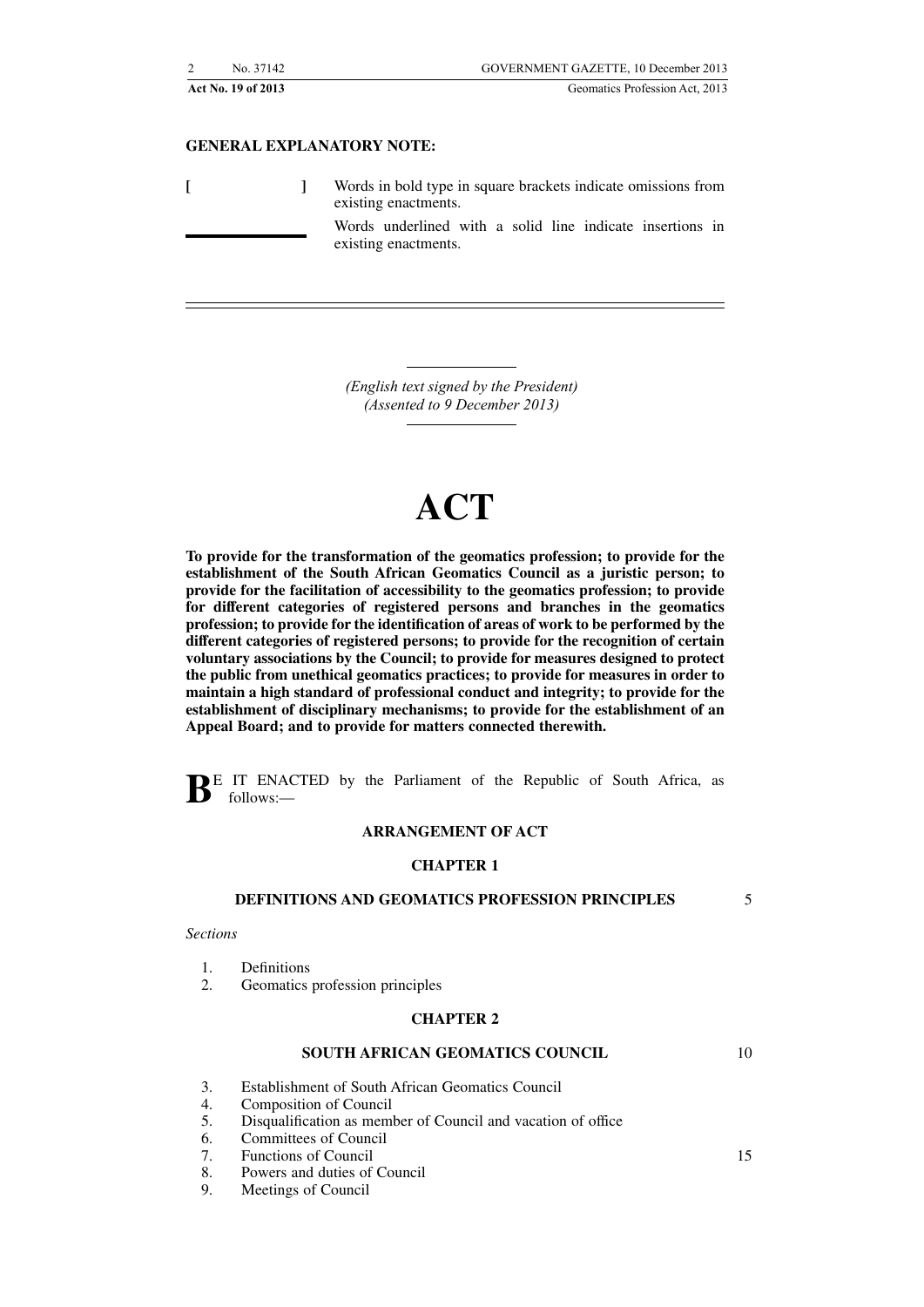|                                        | Act No. 19 of 2013                                                                                                                                                                                                                                                 | Geomatics Profession Act, 2013 |
|----------------------------------------|--------------------------------------------------------------------------------------------------------------------------------------------------------------------------------------------------------------------------------------------------------------------|--------------------------------|
|                                        | 4                                                                                                                                                                                                                                                                  |                                |
| 10.<br>11.<br>12.                      | Decisions of Council<br>Remuneration of members of Council and committees<br>Funds of Council and keeping and auditing of accounts                                                                                                                                 |                                |
|                                        | <b>CHAPTER 3</b>                                                                                                                                                                                                                                                   |                                |
|                                        | <b>REGISTRATION</b>                                                                                                                                                                                                                                                | 5                              |
| 13.<br>14.<br>15.<br>16.<br>17.        | Registration of persons<br>Cancellation of registration<br>Return of registration certificate<br>Identification of geomatics profession work<br>Carrying on of geomatics profession by company                                                                     | 10                             |
|                                        | <b>CHAPTER 4</b>                                                                                                                                                                                                                                                   |                                |
|                                        | <b>VOLUNTARY ASSOCIATIONS</b>                                                                                                                                                                                                                                      |                                |
| 18.                                    | Recognition of voluntary associations                                                                                                                                                                                                                              |                                |
|                                        | <b>CHAPTER 5</b>                                                                                                                                                                                                                                                   |                                |
|                                        | PROFESSIONAL CONDUCT                                                                                                                                                                                                                                               | 15                             |
| 19.<br>20.<br>21.<br>22.<br>23.<br>24. | Code of conduct<br>Investigation of charge of improper conduct<br>Steps after investigation<br>Appointment of disciplinary tribunal<br>Disciplinary hearing<br>Proceedings after hearing                                                                           | 20                             |
|                                        | <b>CHAPTER 6</b>                                                                                                                                                                                                                                                   |                                |
|                                        | <b>APPEALS</b>                                                                                                                                                                                                                                                     |                                |
| 25.<br>26.<br>27.<br>28.<br>29.        | <b>Establishment of Appeal Board</b><br>Meetings, procedures and administration of Appeal Board<br>Remuneration and allowances of members of Appeal Board<br>Appeal against decisions of Council and disciplinary tribunal<br>Appeal to High Court of South Africa | 25                             |
|                                        | <b>CHAPTER 7</b>                                                                                                                                                                                                                                                   |                                |
|                                        | <b>GENERAL</b>                                                                                                                                                                                                                                                     | 30                             |
| 30.<br>31.<br>32.<br>33.               | Professional fees<br>Regulations and rules<br>Procedure and evidence<br>Rectification of errors                                                                                                                                                                    |                                |
| 34.<br>35.<br>36.<br>37.               | Liability<br>Delegation of powers<br>Offences and penalties<br>Transitional provisions                                                                                                                                                                             | 35                             |
| 38.<br>39.                             | Repeal and amendment of laws<br>Act binding on State                                                                                                                                                                                                               | 40                             |
| 40.                                    | Short title and commencement                                                                                                                                                                                                                                       |                                |
|                                        | <b>SCHEDULE 1</b>                                                                                                                                                                                                                                                  |                                |
|                                        | Repeal of laws                                                                                                                                                                                                                                                     |                                |

4 No. 37142 GOVERNMENT GAZETTE, 10 December 2013

# **SCHEDULE 2**

Amendment of laws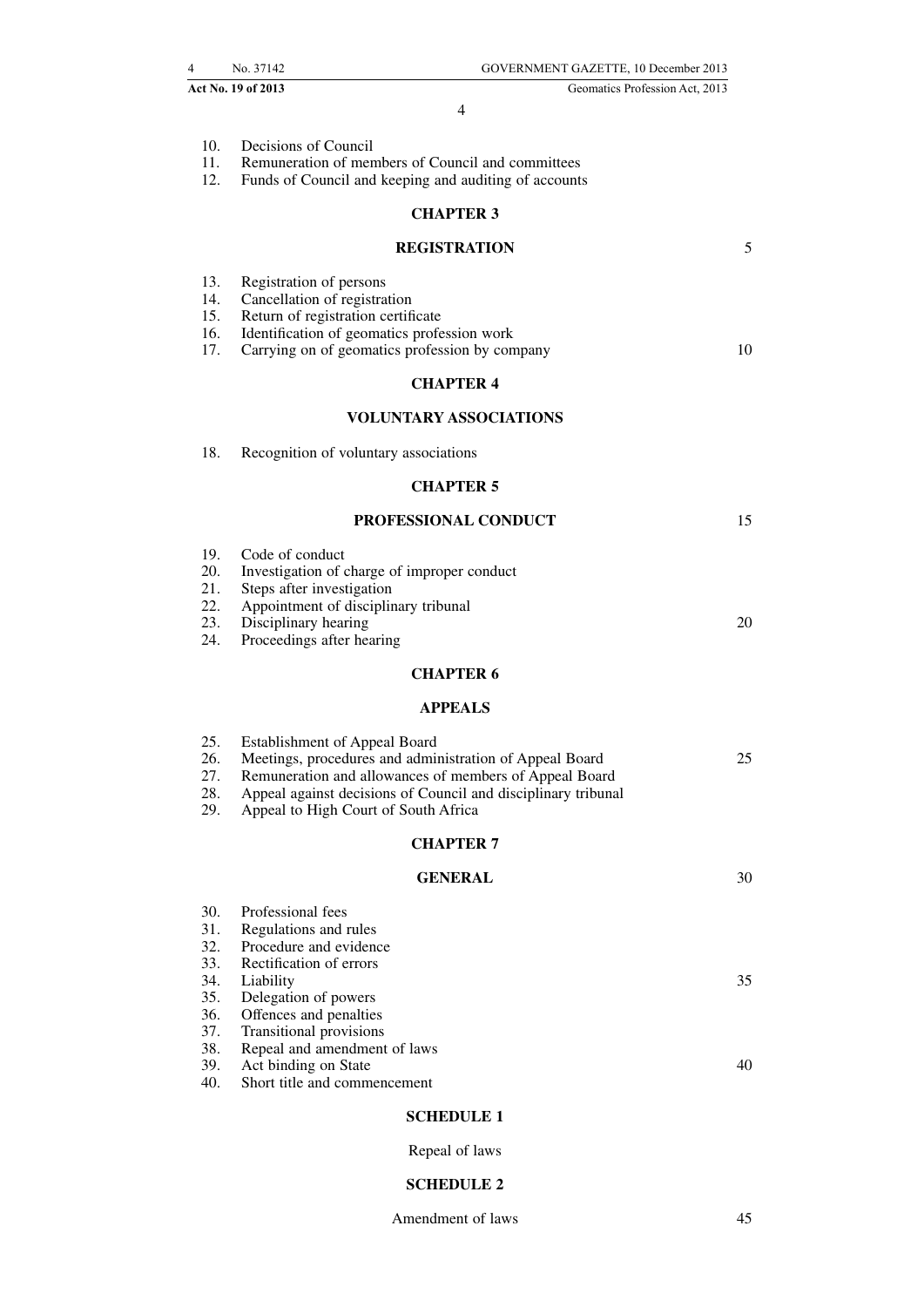#### **CHAPTER 1**

#### **DEFINITIONS AND GEOMATICS PROFESSION PRINCIPLES**

#### **Definitions**

**1.** (1) In this Act, unless the context indicates otherwise—

**''accreditation''** means the process of evaluation and recognition by the Council of educational programmes offered by educational institutions in respect of the geomatics profession; 5

**''Appeal Board''** means the Appeal Board established by section 25;

**''assessment''** means an admission procedure, established by the Council, to determine whether an applicant is competent to be registered in any of the 10 categories contemplated in section 13(1);

"branch" means a specific specialisation field of geomatics, including land surveying, topographical surveying, engineering surveying, mine surveying, geo-spatial information science, hydrographic surveying and photogrammetric surveying or any other specialisation field which may be determined by the 15 Minister by notice in the *Gazette*;

**''candidate geomatics practitioner''** means a person registered as a candidate geomatics practitioner in terms of section 13(4)*(a)*;

"category" means a specific level of registration contemplated in section 13(1) or such other level of registration as may be prescribed by the Minister after 20 consultation with the Council;

**''committee''** means a committee of the Council established in terms of section 6; **''Council''** means the South African Geomatics Council established by section 3; **''Department''** means the Department of Rural Development and Land Reform; **''Director-General''** means the Director-General of the Department;

25

**''educational institution''** means any educational institution which has a department, school or faculty, or offers a recognised programme, of geomatics surveying, land surveying or geo-spatial information science; "financial year" means a year ending on 31 March;

**''geo-spatial information''**, **''geo-information''**, **''geographic information''** or 30 **''spatial information''** means information that describes the location and characteristics of natural or human-made phenomena in relation to the earth's surface;

**''geomatics practitioner''** means a person who—

- *(a)* exercises skills and competencies in the science of measurement, the 35 collection and assessment of geographic information and the application of that information in the efficient administration of land, the sea and structures thereon or therein as is contemplated in section 2*(a)*; and
- *(b)* is registered in one or more of the branches of geomatics and in one or more of the categories contemplated in section 13(4)*(b)*, *(c)* and *(d)*;

40

50

**''geomatics profession''** means the profession carrying on by persons registered in terms of section 13(4);

**''geomatics professional''** means a person registered in terms of section 13(4)*(d)*; **''geomatics technician''** means a person registered in terms of section 13(4)*(b)*;

**''geomatics technologist''** means a person registered in terms of section 13(4)*(c)*; 45 **''Minister''** means the Minister of Rural Development and Land Reform;

**''NQF''** means the National Qualifications Framework contemplated in Chapter 2 of the National Qualifications Framework Act, 2008 (Act No. 67 of 2008);

**''prescribed''** means prescribed by regulation;

**''professional land surveyor''** means a person—

*(a)* who is registered as a geomatics professional in terms of section 13(4)*(d)* in the branch of land surveying;

- *(b)* who is authorised to perform work reserved for a professional land surveyor in terms of the Land Survey Act, 1997 (Act No. 8 of 1997); and
- *(c)* whose name is entered in the register for professional land surveyors 55contemplated in section 8(1)*(b)*(iii)*(bb)*;

"register", when used as a noun, means any of the registers referred to in section 8(1)*(b)*(ii);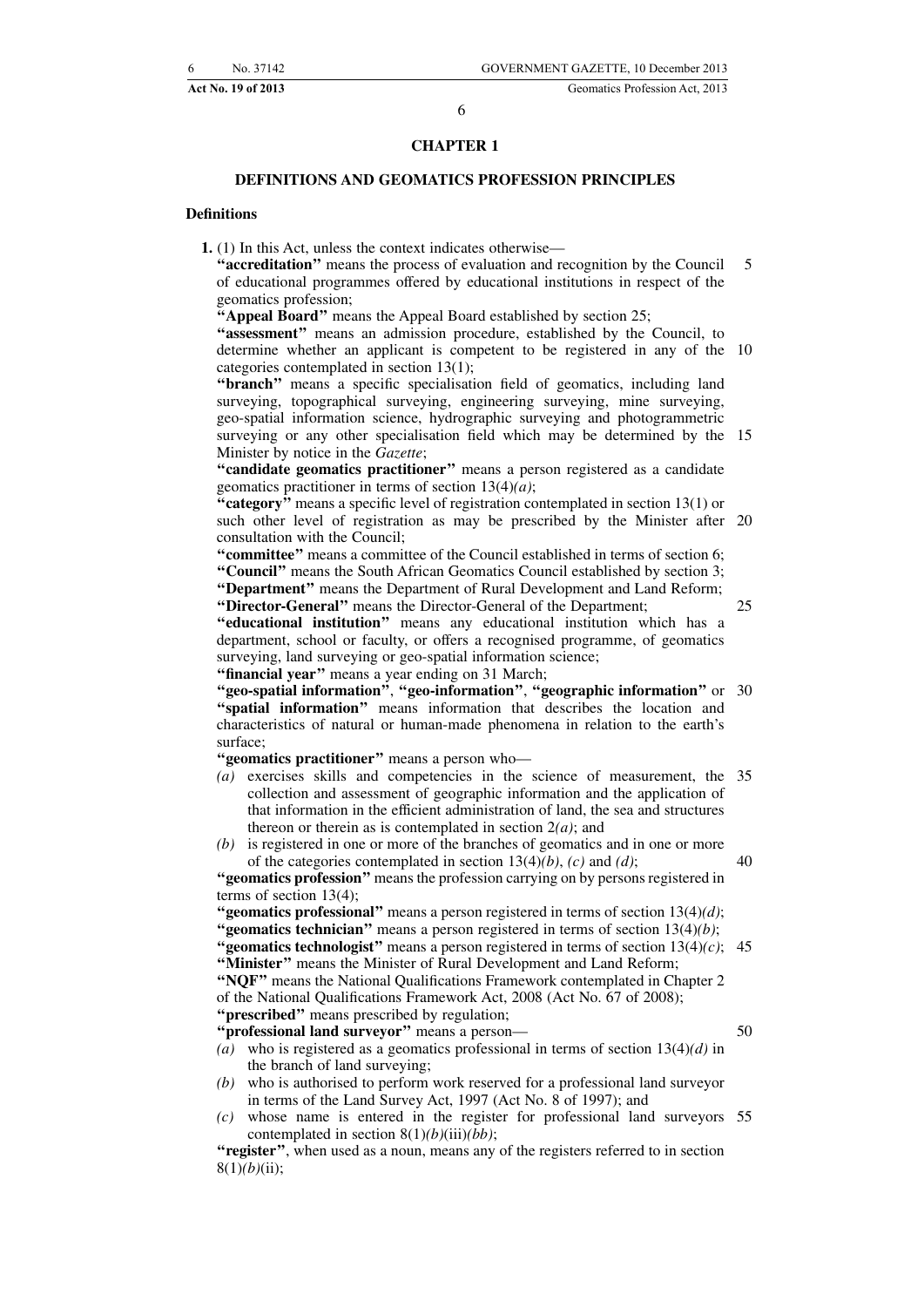"registered persons" means persons registered in terms of section 13(4); "Registrar" means the person appointed as Registrar in terms of section 8(1)*(a)*(i);

**''regulation''** means any regulation made by the Minister in terms of section 31(1); **''rule''** means any rule made and published by the Council in accordance with this Act; 5

**''sea''** has the meaning ascribed to it in section 1 of the National Environmental Management: Integrated Coastal Management Act, 2008 (Act No. 24 of 2008); **"surveying"** is a component of geomatics work referred to in section 2; "this Act" includes any regulation and any rule;

**''voluntary association''** means any association, organisation, institute, institution or other body of registered persons recognised by the Council in terms of section 18.

(2) In this Act, any word or expression derived from a word or expression defined in subsection (1) has a corresponding meaning unless the context indicates that another 15 meaning is intended.

#### **Geomatics profession principles**

**2.** The following principles apply to the Council and all registered persons and must guide the interpretation, administration and implementation of this Act:

- *(a)* Geomatics and the geomatics profession are areas of expertise which involve 20 one or more of the following activities which may occur on, above or below the surface of the land or the sea:
	- (i) The determination of the size and shape of the earth and the measurement and recording of all data needed to define the size, position, shape and contour of any part of the earth;
	- (ii) the spatial positioning of objects and the positioning and monitoring of physical features, structures and engineering works;
	- (iii) the planning and determination of the position of the boundaries of land and of rights in land, for the purposes of registration of such land and rights in terms of applicable legislation;
	- (iv) the design, establishment and administration of geographic information systems and the collection, storage, analysis, visualisation and management of geo-spatial information;
	- (v) the measurement of land, mineral and marine resources; and
	- (vi) such other activity as may be prescribed;
- *(b)* geomatics work must pursue and serve the interests of the public in order to benefit the present and future generations; and
- *(c)* the Council and the geomatics profession must—
	- (i) strive to achieve transparency and equity in the profession in order to ensure its legitimacy and effectiveness; 40
	- (ii) strive to achieve high standards of quality and integrity in the profession;
	- (iii) promote the profession and pursue improvements in the competence of registered persons through the development of skills, knowledge and standards within the profession;
	- (iv) promote environmentally responsible geomatics work which will ensure 45 sustainable development; and
	- (v) strive to transform the profession in order to reflect the demographics of the country and to redress the imbalances of the past.

#### **CHAPTER 2**

#### **SOUTH AFRICAN GEOMATICS COUNCIL**

50

#### **Establishment of South African Geomatics Council**

**3.** (1) There is hereby established a juristic person called the South African Geomatics Council.

(2) The Council must perform the functions provided for in this Act.

(3) The Council must, in accordance with sections  $13(1)(i)(i)$  and 29 of the National 55 Qualifications Framework Act, 2008 (Act No. 67 of 2008), and within 90 days from the

35

25

30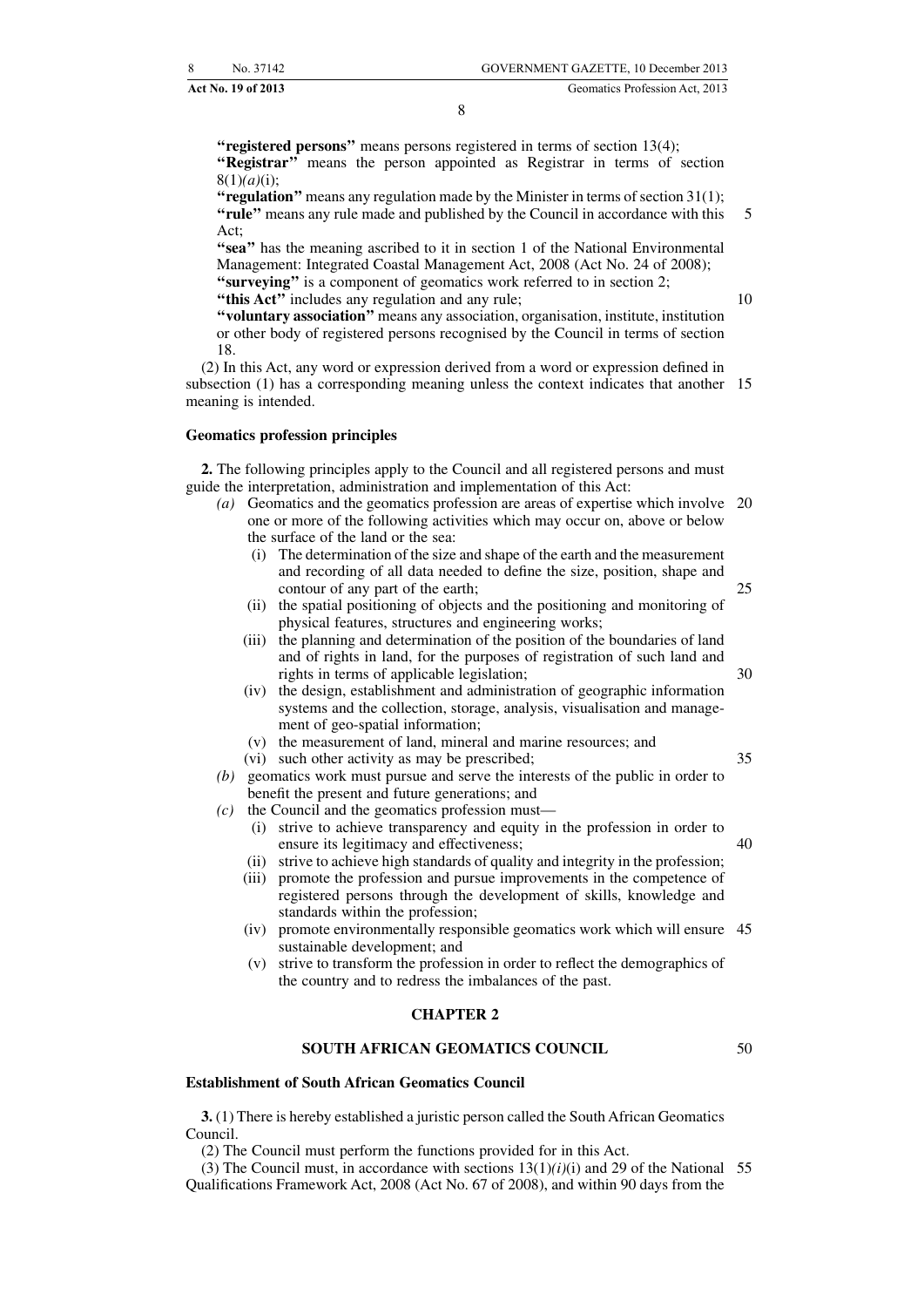date of its first meeting, apply to be recognised as a professional body in terms of that Act.

#### **Composition of Council**

**4.** (1) The Council, subject to subsection (2), consists of at least 13 but not more than 15 members, appointed in writing by the Minister, and must be composed as follows:

- *(a)* Four geomatics practitioners in the full-time employ of the State, of whom— (i) one is the Chief Surveyor-General appointed in terms of section 2 of the Land Survey Act, 1997 (Act No. 8 of 1997);
	- (ii) two must be geomatics practitioners in the full-time employ of the Department; and
	- (iii) one must be a geomatics practitioner in the full-time employ of the Department of Mineral Resources;
- *(b)* at least seven but not more than eight geomatics practitioners, of whom—
	- (i) at least two must be geomatics practitioners who are not in the full-time employ of the State; and
	- (ii) at least six but not more than seven must represent voluntary associations equitably;
- *(c)* one person nominated by the Council on Higher Education referred to in section 4 of the Higher Education Act, 1997 (Act No. 101 of 1997); and
- *(d)* at least one but not more than two persons to represent the interests of the 20 public.

(2) A maximum of five of the members of the council established in terms of section 2 of the Professional and Technical Surveyors'Act, 1984 (Act No. 40 of 1984), who are nominated by that council before the repeal of that Act and taking into account the provisions of subsection (1), remain in office for the first term of the Council.

(3) Persons to be considered for appointment in terms of subsection  $(1)(a)(ii)$  and (iii) must be nominated by the Directors-General or Accounting Officers of the departments referred to in that subsection, or by such person as may be prescribed.

 $(4)$  *(a)* Whenever it is necessary to appoint a member in terms of subsection  $(1)(b)$ , *(c)* or *(d)*, the Minister must invite written nominations of persons other than candidate 30 geomatics practitioners, to be considered for appointment as such a member—

- (i) through advertisements in the *Gazette* and other media circulating nationally or otherwise;
- (ii) by any other method, including approaching persons directly; and

(iii) in any prescribed manner.

*(b)* The invitation must require any person making a nomination to indicate which category and which branch of registered persons is to be represented by such nominated person.

(5) A nomination must be supported by—

- *(a)* the personal details of the nominee;
- *(b)* particulars of the qualifications, experience in geomatics or related matters or skills which may make the nominee suitable for appointment; and
- *(c)* any other information that may be prescribed.

(6) In appointing a member, the Minister must have due regard to—

- *(a)* the principles referred to in section 2;
- *(b)* the different constituencies to be represented in terms of subsection (1);
- *(c)* the different categories of registered persons referred to in section 13;
- *(d)* the need to promote representation, including gender, disability and other demographic representation; and

*(e)* the need to broadly reflect the different branches of the geomatics profession. 50

(7) *(a)* For every member of the Council, there must be an alternate member, nominated and appointed in the same manner and for the same term of office as the relevant member.

*(b)* An alternate member must act in the place of the relevant member during such member's absence or inability to act as a member.

*(c)* An alternate member may, with the concurrence of the Council, attend and participate in any other meeting of the Council where the member to whom such person

40

35

5

10

15

25

45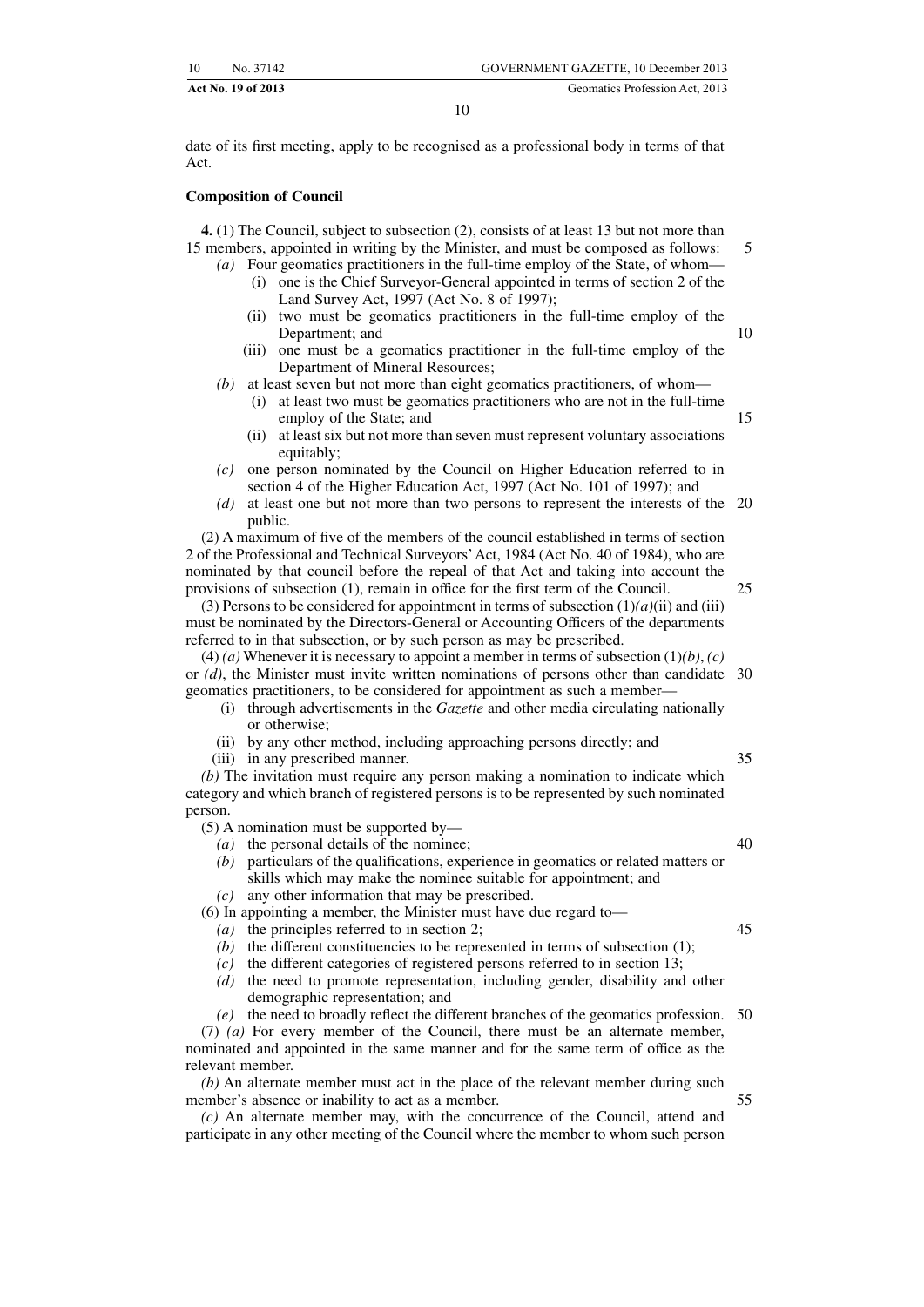is an alternate member is present, but may not vote on any matter to be considered by the Council.

(8) The Minister must appoint from the members of the Council, a chairperson, a deputy chairperson and an alternate chairperson of the Council.

(9) When the chairperson is unable to perform the functions of that office, they must be performed by the deputy chairperson or, if he or she is also unable to do so, by the alternate chairperson. 5

(10) Subject to subsection (12), a member or an office-bearer is appointed for a period of four years and, with the exception of the Chief Surveyor-General, may not serve more than two consecutive terms of office.

(11) The Minister must, by notice in the *Gazette*, publish the names of and the position held by an appointee to the Council, including alternate members, and the date on which his or her appointment takes effect.

(12) If a vacancy in the membership or alternate membership or in an office of the Council occurs, the Minister may appoint, in accordance with this section, a replacement 15 member or office-bearer for the unexpired portion of the four-year period applicable to such vacancy.

(13) The Minister may, in writing and on such conditions as he or she considers appropriate, extend the term of office of a member or alternate member or office-bearer until a new Council, member or office-bearer is appointed.

#### **Disqualification as member of Council and vacation of office**

**5.** (1) The Minister may not appoint as a member or an alternate member of the Council a person who—

- *(a)* is not a South African citizen or a permanent resident, and who is not ordinarily resident in the Republic of South Africa; 25
- *(b)* is an unrehabilitated insolvent;
- *(c)* is declared by a court of law to be mentally incompetent or is detained in terms of the Mental Health Care Act, 2002 (Act No. 17 of 2002);
- *(d)* has been convicted, whether in the Republic or elsewhere, of an offence involving dishonesty and for which he or she was sentenced to imprisonment 30 without the option of a fine, unless the person has received a grant of amnesty or a free pardon before the date of his or her appointment;
- *(e)* has been removed from an office of trust on account of improper conduct;
- *(f)* has had his or her name removed from any professional register on account of misconduct and who has not been reinstated; 35
- *(g)* has been determined by a court, tribunal or forum in accordance with section 20 of the Promotion of Equality and Prevention of Unfair Discrimination Act, 2000 (Act No. 4 of 2000), to have contravened any provision of that Act;
- *(h)* is a political office-bearer in the national, provincial or municipal sphere of government; or
- *(i)* is not a fit and proper person to be appointed as member or an alternate member.

(2) A member or alternate member of the Council must vacate his or her office, if such member—

- *(a)* becomes disqualified by virtue of subsection (1) from being appointed as a 45 member of the Council;
- *(b)* resigns by written notice to the Minister;
- *(c)* is incapable of performing his or her duties due to ill health;
- *(d)* has, without the leave of the Council, been absent from two consecutive meetings of the Council; or
- *(e)* has allowed his or her registration with the Council to lapse or if such member's name has been removed or suspended from the register: Provided that this paragraph does not apply to persons appointed in terms of section 4(1)*(c)* or *(d)*.

(3) A decision whether or not a member must vacate office in terms of subsection 55(2)*(c)* must be taken by the Minister, after consultation with the Council.

(4) The Minister may in the prescribed manner remove any member of the Council from office on the grounds of misconduct or incompetence.

10

20

40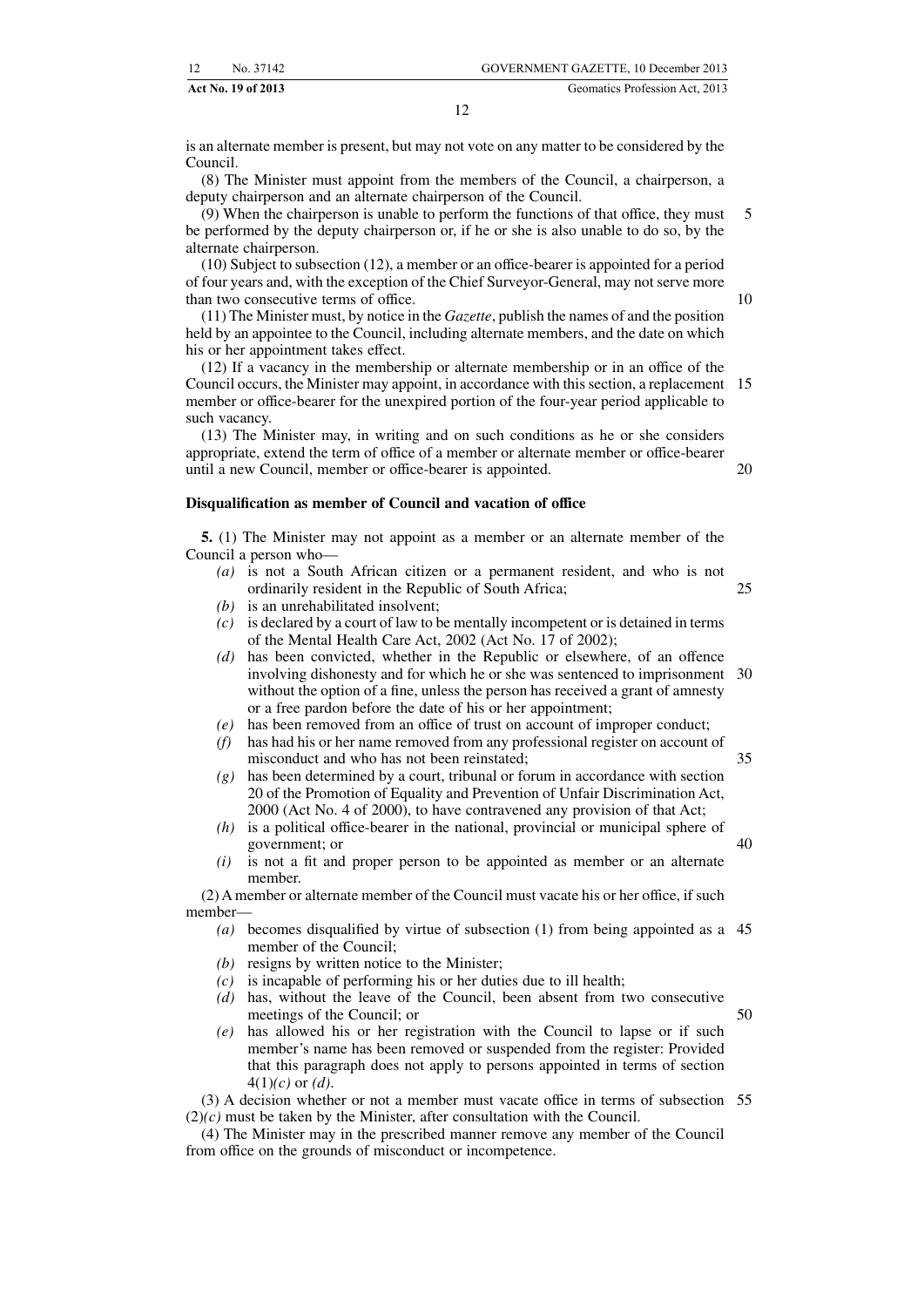(5) *(a)* The Minister may dissolve the Council if the Minister, on good cause shown, loses confidence in the ability of the Council to perform its functions effectively and efficiently.

*(b)* The Minister may dissolve the Council only—

(i) after having given the Council a reasonable opportunity to be heard; and

(ii) after having afforded the Council a hearing on any submissions received.

*(c)* If the Minister dissolves the Council, the Minister—

- (i) may appoint an administrator to take over the functions of the Council and to do anything which the Council might otherwise be empowered or required to do by or under this Act, subject to such conditions as the Minister may 10 determine; and
- (ii) must, as soon as it is feasible but not later than three months after the dissolution of the Council, replace the members of the Council in the same way as the way in which they were appointed.

(6) *(a)* The costs associated with the appointment of an administrator shall be for the 15 account of the Council.

*(b)* The appointment of the administrator terminates when the Council members have been replaced in terms of subsection (5)*(c)*(ii).

#### **Committees of Council**

**6.** (1) *(a)* The Council may, on such conditions as may be prescribed, establish 20 committees to assist it in the performance of its functions, and may appoint such of its members, registered persons and other persons as it may deem fit to be members of such committees.

*(b)* The Council may designate one of the members of a committee as chairperson of the committee.

25

5

*(c)* If the Council does not designate a chairperson of a committee, the committee may, at its first meeting, elect a chairperson from amongst its members as chairperson of the committee.

(2) The Council must, in the prescribed manner, establish an Education and Training Committee, which— 30

*(a)* serves solely as a committee on educational and training matters; and

- *(b)* must advise and assist the Council at the request of the Council on— (i) any matter contemplated in section  $8(1)(d)$ ;
	- (ii) the methods and procedures for the assessment of and registration in the various categories and branches of registered persons; and 35
	- (iii) all educational, training, skills development and related matters.

(3) Section 10 applies, with the changes required by the context, in respect of a committee of the Council.

#### **Functions of Council**

**7.** The functions of the Council are to—

- *(a)* regulate the geomatics profession so as to promote and protect the interests of the public in relation to geomatics work, as long as it is not inconsistent with any other applicable law;
- *(b)* register persons in terms of this Act;
- *(c)* institute and enforce disciplinary action against registered persons contraven-45 ing the provisions of this Act;
- *(d)* support the functioning of disciplinary and appeal structures established under this Act;
- *(e)* ensure and promote a high standard of education and training in the geomatics sector; and
- *(f)* advise the Minister on any matter referred to it by the Minister or on any matter it considers necessary to achieve the objects of this Act.

#### **Powers and duties of Council**

**8.** (1) The Council, in exercising its powers and performing its duties—

*(a)* with regard to administrative matters—

50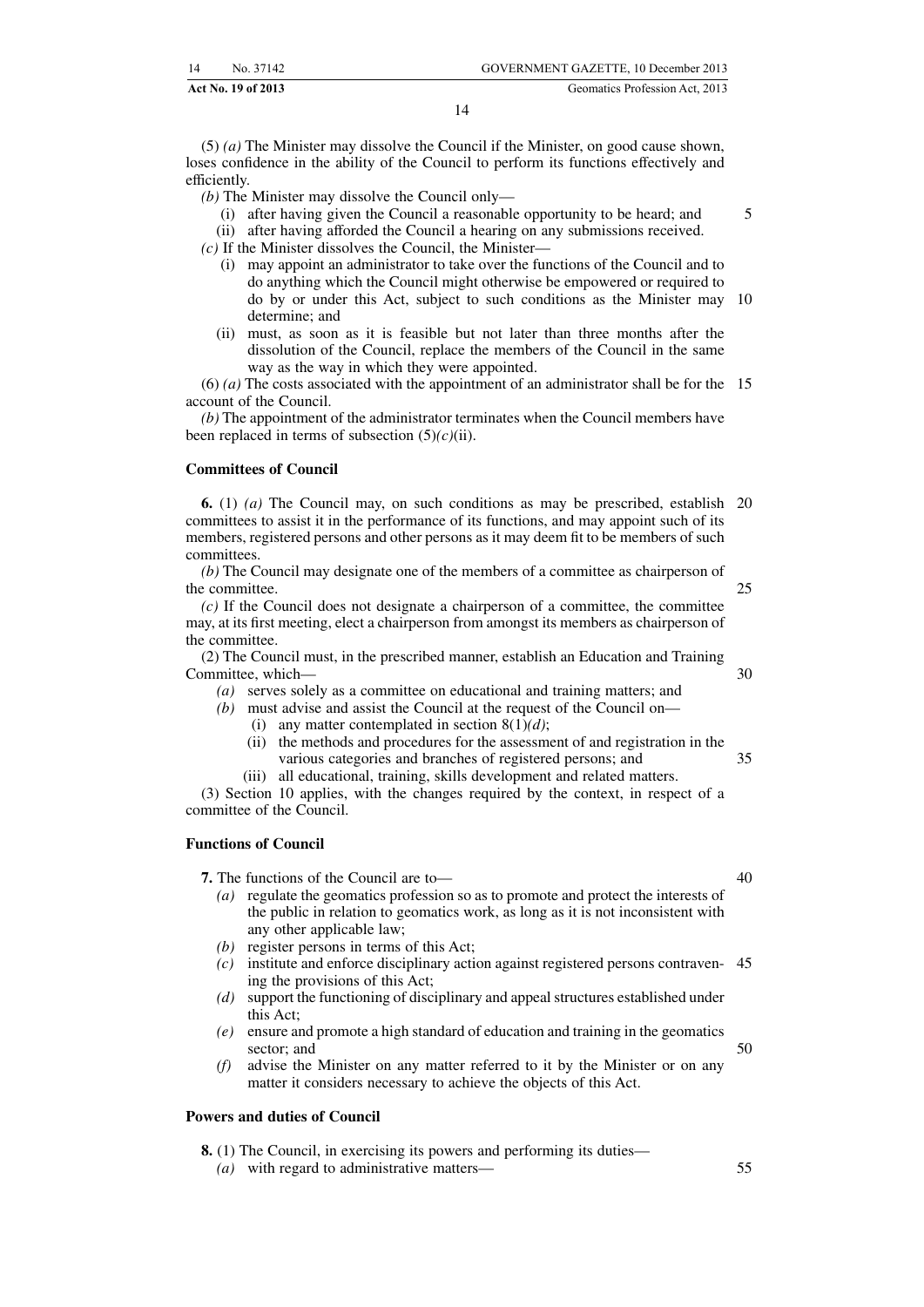- (i) must, with the concurrence of the Minister and the Minister of Finance— *(aa)* appoint the Registrar and such other persons as it considers necessary for the performance of its functions; and
	- *(bb)* determine the functions, remuneration and conditions of service of the Registrar and such other persons;
- 5

- (ii) must determine where its head office must be situated;
- (iii) must determine the manner of convening meetings and the procedure at meetings of the Council or of any committee, the quorum for committee meetings and the manner in which minutes of all meetings must be kept;
- (iv) may take any reasonable steps necessary to publish any publication 10 relating to the geomatics profession and related matters; and
- (v) must make rules in respect of the procedure for the cancellation or suspension of the registration of a person registered in terms of this Act;
- *(b)* with regard to the registration of persons in terms of section 13, must—
	- (i) subject to the provisions of this Act, consider and decide any application 15 for registration;
	- (ii) in such manner as may be prescribed, keep and maintain a register, which must at all reasonable times be open for inspection by any member of the public;
	- (iii) in such manner as may be prescribed, enter into a register the names of— *(aa)* persons registered in each of the categories contemplated in section 20
		- 13, including persons referred to in section 37(3) and, in the case of geomatics technicians, geomatics technologists and geomatics professionals, must specify in which branch or branches of geomatics each person is entitled to practice; and 25
		- *(bb)* professional land surveyors who are qualified to perform the surveys referred to in section 13(2)*(b)*;
	- (iv) decide upon the form of the register and registration certificates to be issued, the reviewing thereof and the manner in which alterations thereto may be effected; and
	- (v) within 90 days of its first meeting, or within such extended period as the Minister may approve, make rules in respect of the manner in which any person must apply for registration and the qualifications necessary for such registration;
- *(c)* with regard to fees, must be guided by the actual administrative costs 35 associated with the specific service and—
	- (i) must make rules in respect of—
		- *(aa)* the application, registration and, with the concurrence of the Minister and the Minister of Finance, the annual fees payable to the Council by the different categories of applicants or registered 40 persons;
		- *(bb)* the portion of such annual fees which is payable in respect of any part of a year; and
		- *(cc)* the date on which any fee or portion thereof is payable;
	- (ii) may for good cause grant exemption from payment of application fees, 45 registration fees, annual fees or a portion thereof, or may defer any such payment;
	- (iii) must, with the concurrence of the Minister and the Minister of Finance, determine the fees or any part thereof payable to the Council in respect of any assessment contemplated in section 13(4) conducted by or on behalf 50 of the Council;
	- (iv) must, with the concurrence of the Minister and the Minister of Finance, make rules in respect of the fees payable in respect of the lodging of an appeal with the Appeal Board and the copying or transcription of records of a disciplinary tribunal; and 55
	- (v) may, with the concurrence of the Minister and the Minister of Finance, determine any other fee it considers necessary;
- *(d)* with regard to education and training—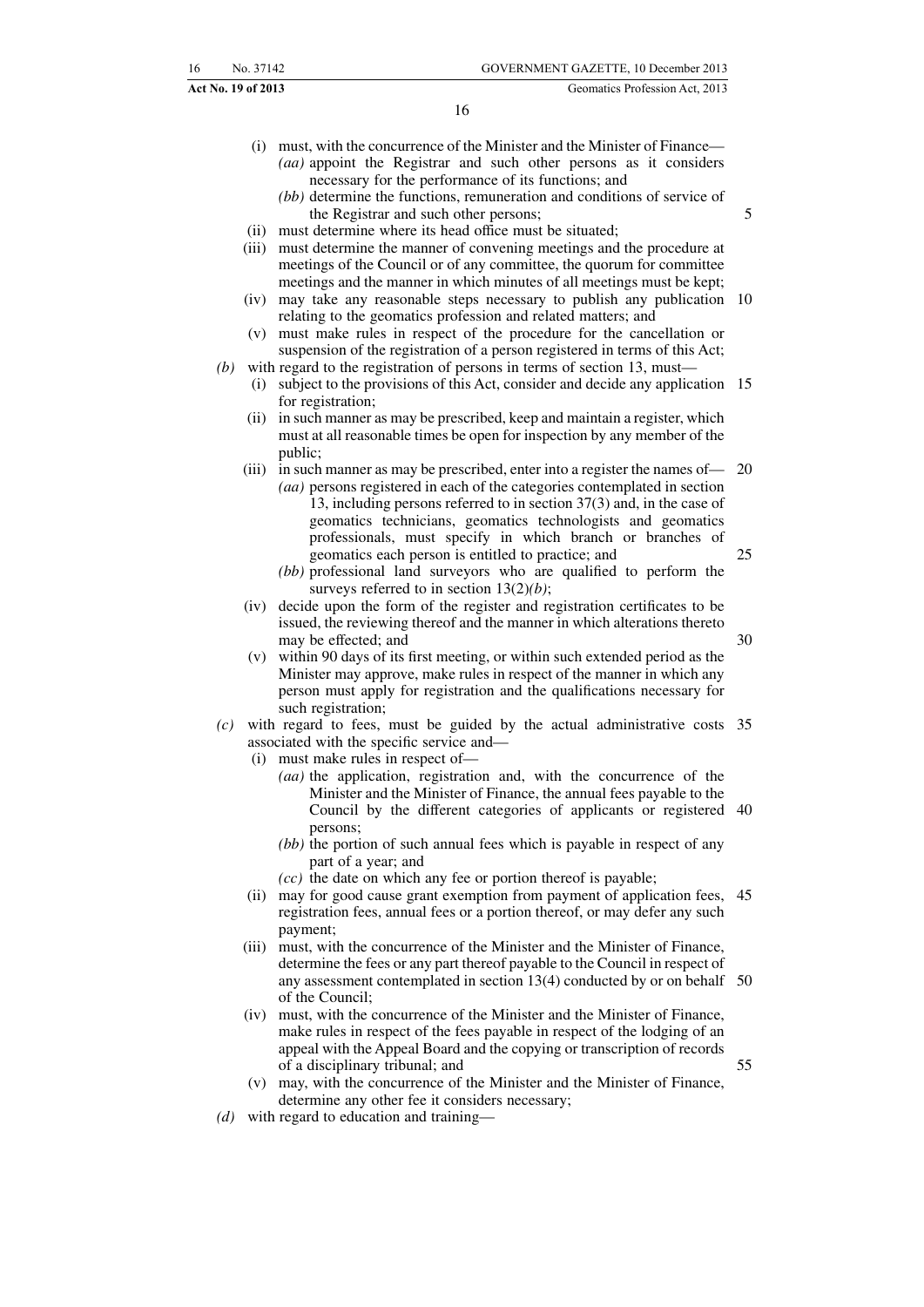- (i) must consult with the relevant quality council referred to in Chapter 5 of the National Qualifications Framework Act, 2008 (Act No. 67 of 2008), and the voluntary associations, to determine the required competency standards relevant to the geomatics profession;
- (ii) must conduct accreditation visits to educational institutions offering educational programmes with regard to geomatics at least once in four years and, if the Council does not conduct an accreditation visit within the four-year period, must notify the Minister accordingly and provide reasons for not visiting such institutions; 5
- (iii) may, subject to the National Qualifications Framework Act, 2008 (Act 10 No. 67 of 2008), recognise specific qualifications or part qualifications as requirements to be registered as a geomatics practitioner;
- (iv) must deal with matters pertaining to education and training in consultation with the Council on Higher Education established in terms of the Higher Education Act, 1997 (Act No. 101 of 1997);
- (v) may establish mechanisms for registered persons to gain recognition of their qualifications and professional status in other countries;
- (vi) may, subject to the National Qualifications Framework Act, 2008 (Act No. 67 of 2008), enter into an agreement with any person or body, within or outside the Republic, with regard to the recognition of any examination or qualification for the purposes of this Act; 20
- (vii) may advise or assist any educational institution, voluntary association or examining body with regard to educational facilities for the training of registered persons and prospective registered persons;
- (viii) must make rules to determine the procedure for any assessment for the 25 purposes of section 13(4); and
- (ix) must make rules which determine—
	- *(aa)* the conditions relating to continuing professional development;
	- *(bb)* the nature and extent of continuing professional development to be undertaken by persons registered in terms of this Act;

35

40

55

- *(cc)* the criteria for the recognition of continuing professional development and of service providers offering such activities;
- *(dd)* the recognition of professionals who offer opportunities for practical training towards the development of graduates and potential graduates; and
- *(ee)* in liaison with the relevant quality council referred to in Chapter 5 of the National Qualifications Framework Act, 2008 (Act No. 67 of 2008), and the South African Qualifications Authority, if applicable, the recognition of any prior learning relating to the geomatics profession;
- *(e)* with regard to finance and subject to subsection (2) of this section and sections 66 and 70 of the Public Finance Management Act, 1999 (Act No. 1 of 1999), where applicable—
	- (i) must collect all monies due to it;
	- (ii) may invest its funds in any registered financial institution approved by 45 the National Treasury;
	- (iii) may, with the approval of the Minister of Finance, raise loans for the purposes of effectively performing its functions;
	- (iv) may, with a view to promoting any matter relating to the geomatics profession, lend money in the manner, subject to such conditions and 50 against such security as may be prescribed by the Minister with the concurrence of the Minister of Finance;
	- (v) may, with the approval of the Minister of Finance, mortgage any of its immovable property as security for any loan raised for the purpose of effectively performing its functions;
	- (vi) may, in consultation with the National Treasury, undertake fund-raising activities, including conferences, production and sale of merchandise and publications;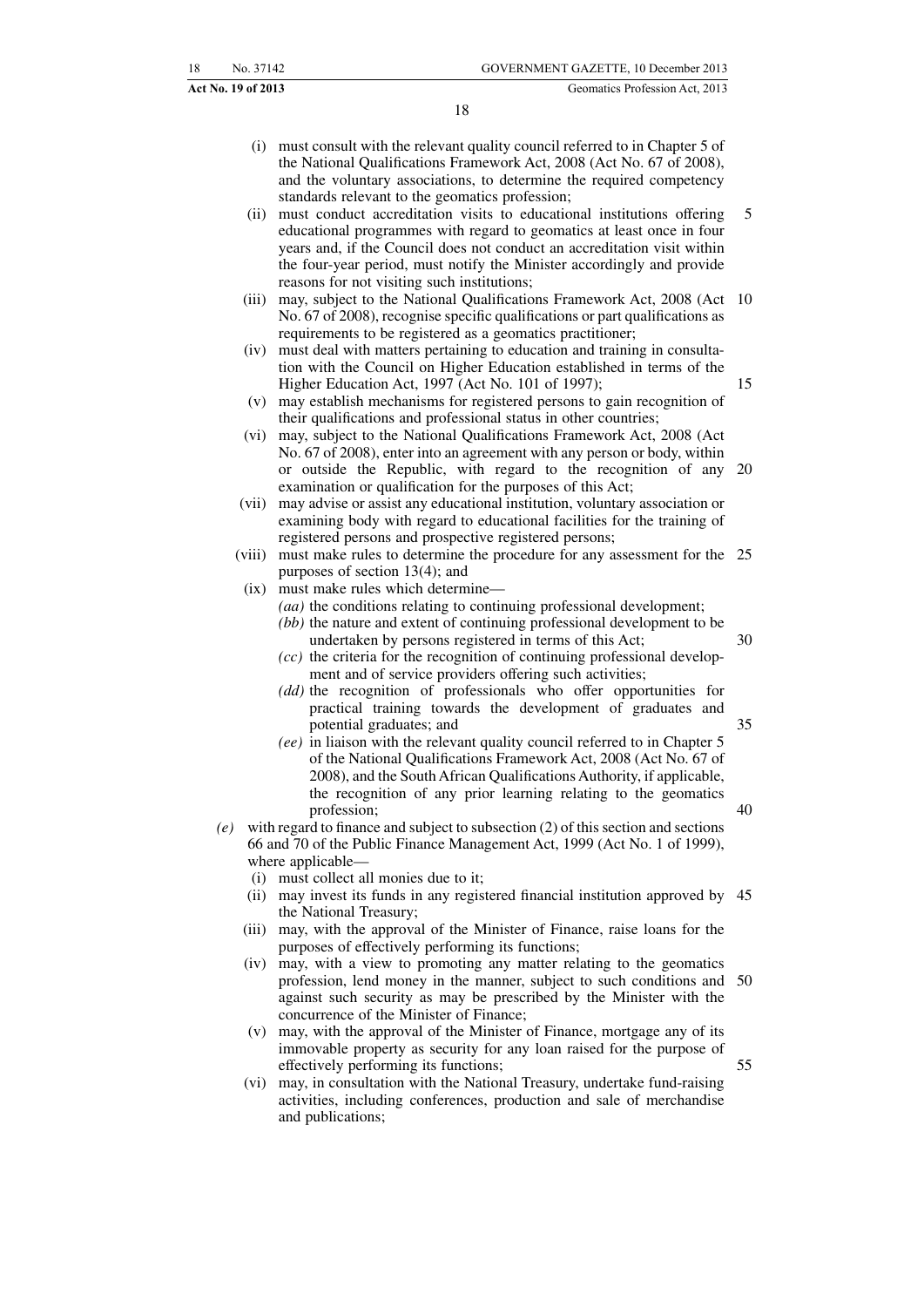20

25

(vii) may open, operate and close such current or savings bank accounts with a registered commercial bank as it may require to effectively perform its functions and duties; and

*(f)* in general but subject to subsection (2)—

- (i) may acquire or lease such movable or immovable property as it considers necessary for the effective performance of its functions and let, sell or otherwise dispose of property acquired; 5
- (ii) must decide upon the manner in which contracts must be entered into on its behalf;
- (iii) may advise the Minister or any other Minister, as the case may be, on any 10 matter relating to the geomatics profession;
- (iv) may take any steps which it considers necessary for the protection of the public in their dealings with registered persons, for the maintenance of the integrity, the enhancement of the status and the improvement of the standards of services rendered by those persons;
- (v) may take any steps which it considers necessary to create an awareness amongst registered persons of the importance of protecting the environment;
- (vi) must consider and give its final decision on recommendations of a committee of the Council; and
- (vii) may from time to time insure, through a registered insurer, against any risk to which it, its members, its employees or registered persons may be exposed.

(2) The Council must obtain the written approval of the Minister and the Minister of Finance, which approval may be granted subject to conditions, before-

- *(a)* investing funds, borrowing or lending money or entering into any lease, whether as lessor or lessee, if the period of the transaction will be longer than 12 months, and the value exceeds an amount prescribed by the Minister by publication of an appropriate notice in the *Gazette*; and
- *(b)* acquiring, disposing of or encumbering immovable property, irrespective of 30 its value.

#### **Meetings of Council**

**9.** (1) *(a)* The first meeting of the Council and any future first meetings of a newly appointed Council must be held at the time and place determined by the Chief Surveyor-General in concurrence with the Minister, and subsequent meetings of the 35 Council must be held at such times and places as determined by the Council.

*(b)* The first meeting of the Council and any future first meetings of a newly appointed Council must be chaired by the Chief Surveyor-General until a chairperson has been appointed in terms of section 4(8).

(2) The Council must hold at least two meetings each year, but may hold such further 40 meetings as it determines necessary from time to time.

(3) The chairperson may at any time on reasonable grounds and on written notice of the purpose of the meeting, convene a special meeting of the Council, to be held on a date and at a place that he or she determines.

(4) The chairperson must, on notice of the purpose of the meeting, convene a special 45 meeting at the request of—

*(a)* the Minister; or

*(b)* at least one third of the Council members.

(5) A special meeting requested in terms of subsection (4) must be held within 30 days from the date of receipt of the request, on such date and at such place as the chairperson 50 may determine.

(6) A majority of the members of the Council constitutes a quorum at any meeting of the Council.

(7) If within an hour after the time scheduled for a meeting, a quorum is not present, the meeting must be adjourned to a date to be determined by the chairperson, which date 55must not be earlier than seven days and not later than 21 days after the date of the meeting so adjourned and the members then present at the second meeting, constitute a quorum.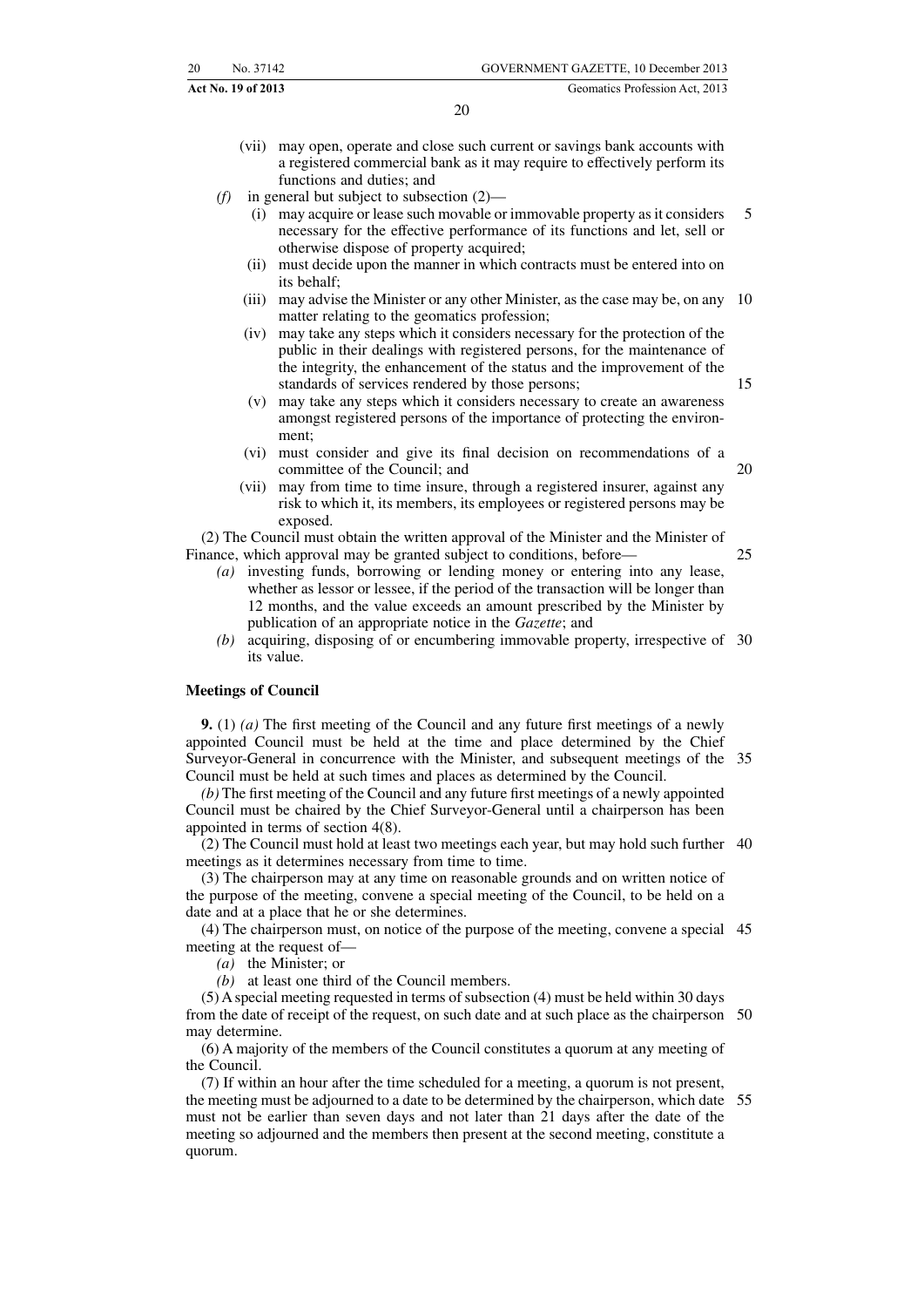(8) The Council or a committee is a body of record and must keep appropriate records of its activities, including minutes of its meetings, its documents and documents submitted to or obtained by it.

(9) Copies of the minutes of and the reports tabled at the meetings or proceedings of the Council or a committee must be forwarded to the Minister and Director-General within 60 days from the date of each meeting or proceeding. 5

#### **Decisions of Council**

**10.** (1) A decision of a majority of the members of the Council constitutes a decision of the Council.

(2) In the event of a deadlock, the chairperson has a casting vote in addition to a 10 deliberative vote.

(3) A decision taken by the Council or act performed under the authority of the Council is not invalid by reason only of a vacancy on the Council or of the fact that a person who is not entitled to sit as a member of the Council sat as a member at the time when the decision was taken or the act was authorised, if the decision was taken or the 15 act was authorised by the requisite majority of the members of the Council who were present at the time and entitled to sit as members.

(4) The Minister may, after consultation with the Council and any person directly affected by a Council decision, suspend or revoke that decision on reasonable grounds and on such conditions as are just and equitable, if it is in the public interest to do so.

(5) The Minister must, on suspending a decision of the Council and before its revocation, remit such decision to the Council for reconsideration. 20

#### **Remuneration of members of Council and committees**

**11.** The chairperson, deputy chairperson, other members of the Council and members of committees of the Council, including members of committees who are not members 25 of the Council itself, but excluding any member who is in the full-time service of the State, must out of the funds of the Council be paid such remuneration and such allowances as the Minister, with the concurrence of the Minister of Finance, may determine.

#### **Funds of Council and keeping and auditing of accounts**

**12.** (1) The funds of the Council consist of money received by it in terms of the provisions of this Act and all other monies which may accrue to it from any other source.

(2) The Council may, in consultation with the National Treasury, establish and administer an education fund for the purposes of educating, training and providing continued education and training of registered persons and students of geomatics. 35

(3) The Council must keep a full and correct account of all monies received and expended by it.

(4) The Council must annually prepare a statement of income and expenditure and a balance sheet showing the financial position at the close of the financial year, which statement and balance sheet must be audited by an auditor registered in terms of the 40 Auditing Profession Act, 2005 (Act No. 26 of 2005).

(5) A copy of the auditor's statement and balance sheet, after endorsement by the Council, must lie open for public inspection at the offices of the Council for a period of 14 days and the Council must give notice thereof to all registered persons in any manner deemed appropriate by the Council.

(6) The Council must within six months from the close of each financial year, submit the auditor's statement and balance sheet to the Minister.

(7) The Minister may, with the concurrence of the Minister of Finance, on receipt of a budgeted request from the Council and on such conditions the Minister may determine, grant to the Council out of money appropriated by Parliament, such amounts 50as the Minister considers necessary in order to enable the Council to carry out its functions.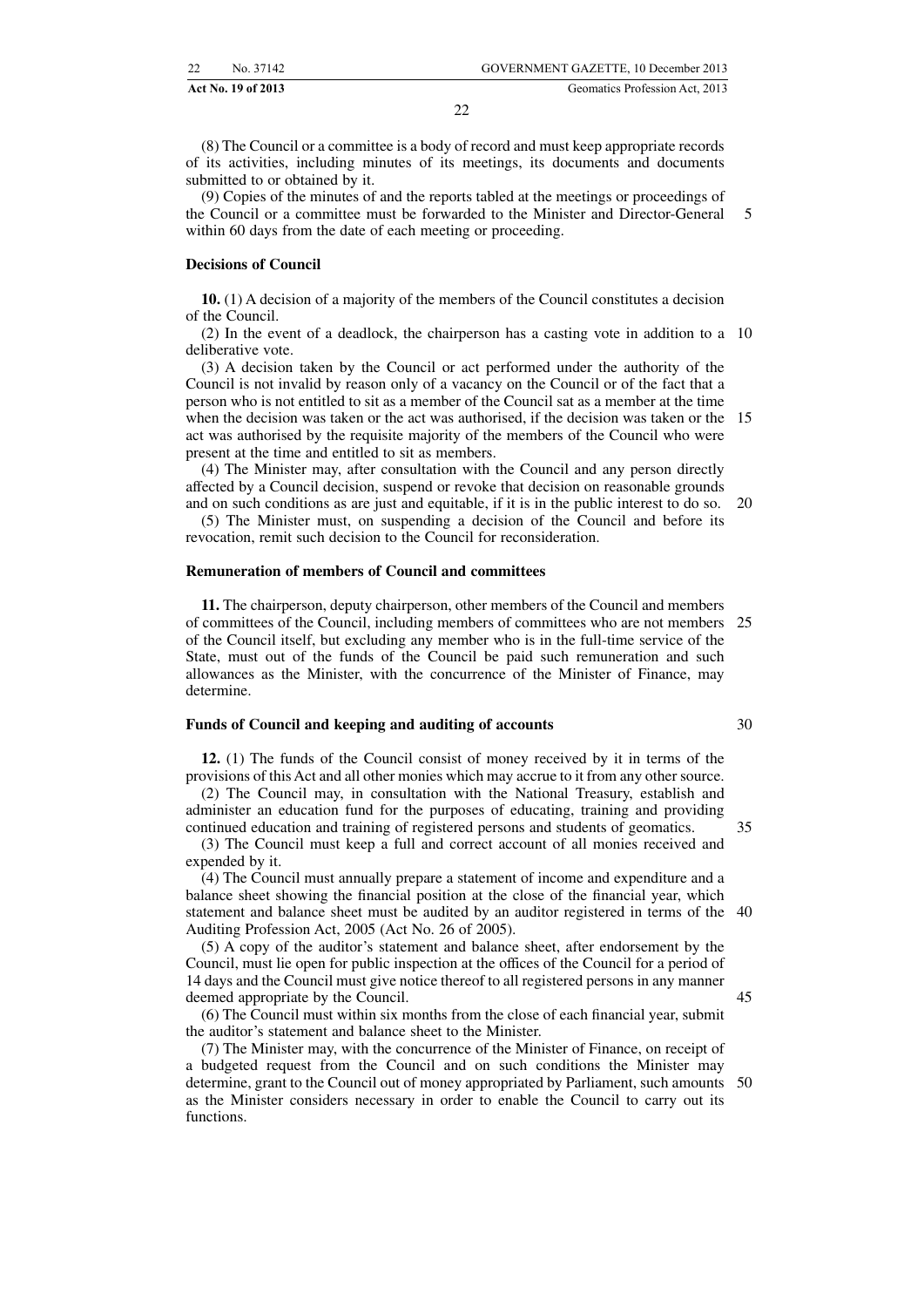#### **CHAPTER 3**

#### **REGISTRATION**

#### **Registration of persons**

**13.** (1) A person may be registered in terms of subsection (4) in one or more of the following categories and in one, more or all of the applicable branches of the geomatics profession: 5

- *(a)* A candidate geomatics practitioner;
- *(b)* a geomatics technician;
- *(c)* a geomatics technologist; or
- *(d)* a geomatics professional.

(2) *(a)* A person may not practice in or perform any work, whether for reward or otherwise, which is reserved for any of the categories or branches referred to in subsection (1), unless he or she is registered in that category or branch or he or she performs such work under the supervision of a registered person of the same discipline and such registered person assumes responsibility for any work so performed.

*(b)* A person whose name is not entered in the register for professional land surveyors referred to in section  $8(1)(b)(iii)(bb)$ , may not practice in or perform-

- (i) any survey for the purposes of preparing a diagram or general plan to be filed or registered in terms of any law governing the registration of any land or rights in land or mentioned in any manner whatsoever in any other document 20 to be so filed or registered; or
- (ii) any survey affecting the delimitation of the boundaries or the location of the beacons of any land so registered.

(3) Any person intending to be registered in a category or branch contemplated in subsection (1) must apply for registration in the manner determined in the rules. 25

- (4) The Council must consider an application for registration, register the applicant in the relevant category and branch and issue to him or her a registration certificate in the form determined in the rules, if the Council is satisfied that the applicant—
	- *(a)* in the case of a person applying for registration as a candidate geomatics practitioner, is registered for an accredited and appropriate geomatics 30 educational programme registered on the NQF and recognised in terms of subsection (5);

*(b)* in the case of a person applying for registration as a geomatics technician—

- (i) has completed an accredited and appropriate geomatics educational programme registered on the NQF and recognised in terms of subsection 35  $(5)$
- (ii) has completed such practical training as may be determined in the rules; and
- (iii) has passed a competency assessment determined by the Council;
- $(c)$  in the case of a person applying for registration as a geomatics technologist— 40 (i) has completed an accredited and appropriate geomatics educational programme registered on the NQF and recognised in terms of subsection  $(5)$ :
	- (ii) has completed such practical training as may be determined in the rules; and 45
	- (iii) has passed a competency assessment determined by the Council; and

*(d)* in the case of a person applying for registration as a geomatics professional—

- (i) has completed an accredited and appropriate geomatics educational programme registered on the NQF and recognised in terms of subsection  $(5)$
- (ii) has completed such practical training as may be determined in the rules; and
- (iii) has passed a competency assessment determined by the Council.

(5) The Council must, in liaison with the relevant quality council referred to in Chapter 5 of the National Qualifications Framework Act, 2008 (Act No. 67 of 2008), and 55

10

15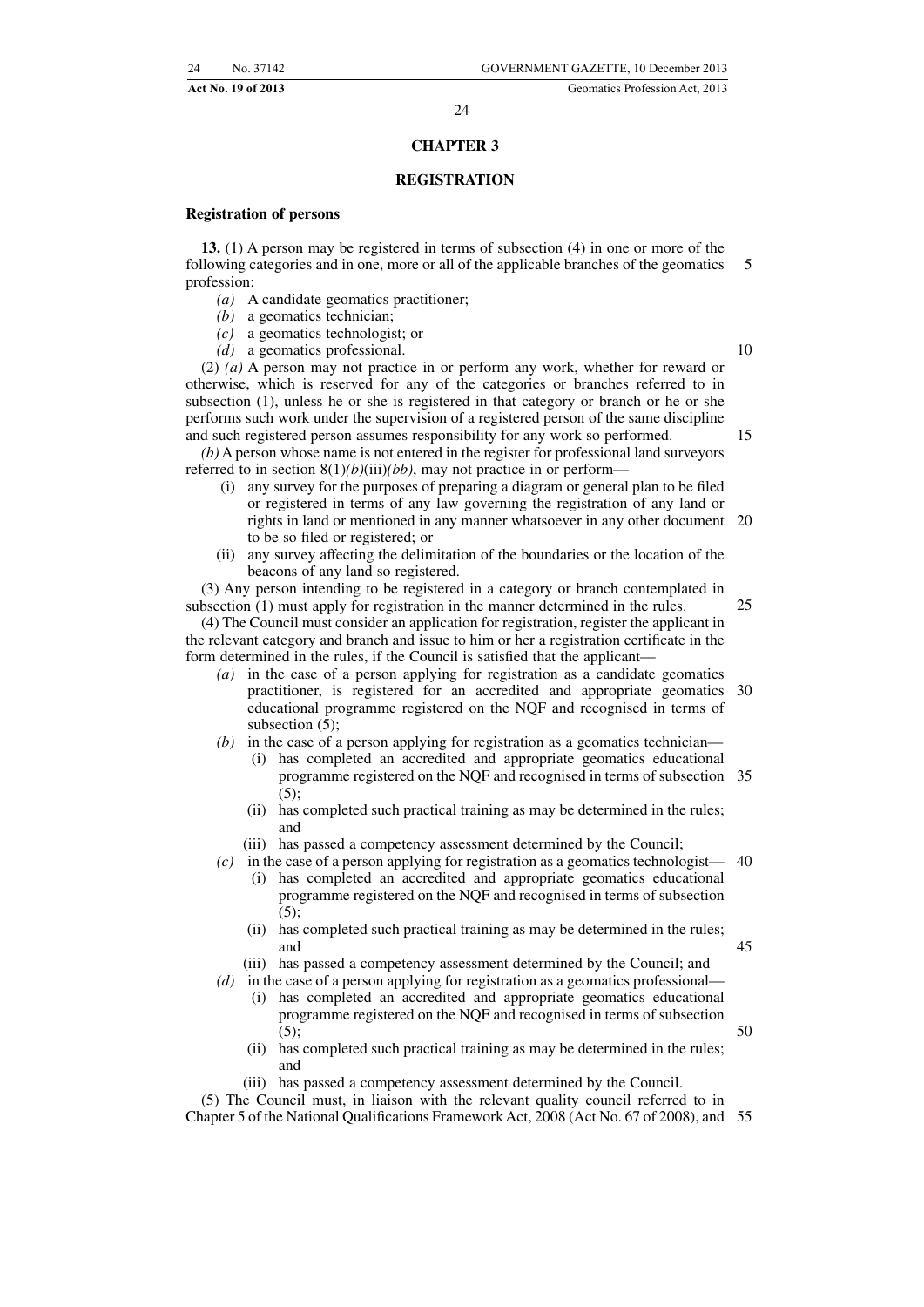in accordance with section 28 of that Act, determine which educational programmes and qualifications relating to geomatics, registered or to be registered on the NQF by the South African Qualifications Authority in terms of that Act, would be recognised for the purposes of subsection  $(4)(a)$ ,  $(b)(i)$ ,  $(c)(i)$  and  $(d)(i)$ .

(6) Only a registered person may be described in terms of the category and branch of geomatics in which he or she is registered. 5

(7) The Council may determine abbreviations or acronyms for the categories and branches referred to in subsection (1).

(8) The Council must not register any person who—

- *(a)* is an unrehabilitated insolvent whose insolvency was caused by his or her 10 negligence or incompetence in performing geomatics work;
- *(b)* is declared by a court of law to be mentally incompetent or is detained under the Mental Health Care Act, 2002 (Act No. 17 of 2002);
- *(c)* has been convicted, whether in the Republic or elsewhere, of an offence involving dishonesty and for which he or she was sentenced to imprisonment 15 without the option of a fine;
- *(d)* has been removed from an office of trust on account of improper conduct and has not been re-instated;
- *(e)* has had his or her name removed from any professional register on account of misconduct and has not been reinstated; or
- *(f)* is not a fit and proper person.

#### **Cancellation of registration**

**14.** (1) The registration of a registered person who—

- *(a)* becomes disqualified on any ground referred to in section 13(8);
- *(b)* was erroneously registered;
- *(c)* was registered on the basis of incorrect information;
- *(d)* fails, without good reason and in the absence of an arrangement for deferred payment, to pay any amount owing to the Council on the due date or any extended date; or
- *(e)* fails, without good reason, to comply with the prescribed requirements in 30 respect of continuing professional development or any rule in this regard, may be cancelled in writing in terms of this section.

(2) The Council must notify such person in writing of its intention to cancel his or her registration and request the person to submit written representations, within a specified

reasonable time, indicating the reasons why the registration should not be cancelled. (3) If the Council is satisfied that no reasonable grounds exist for such person's registration to continue, the registration must be cancelled and the registered person must be notified accordingly. 35

(4) The Council must, at the written request of any registered person, remove such person's name from the register, but if an investigation into alleged improper conduct by 40 such a registered person is in progress or is to be held, such removal must not be made until any resultant misconduct proceedings have been concluded.

(5) A person who was previously registered in terms of section 13(4) may apply for re-registration, if—

- *(a)* that person's registration was cancelled in terms of subsection (1)*(c)*;
- *(b)* that person has resigned; or
- *(c)* that person wishes to be registered in a different category.

(6) If a person contemplated in subsection (5) has paid the application, registration and arrear fees, subscriptions, recovery expenses and penalties, if any, determined in the rules, the Council must, subject to the provisions of this Act, re-register such person in 50any appropriate category and branch.

25

45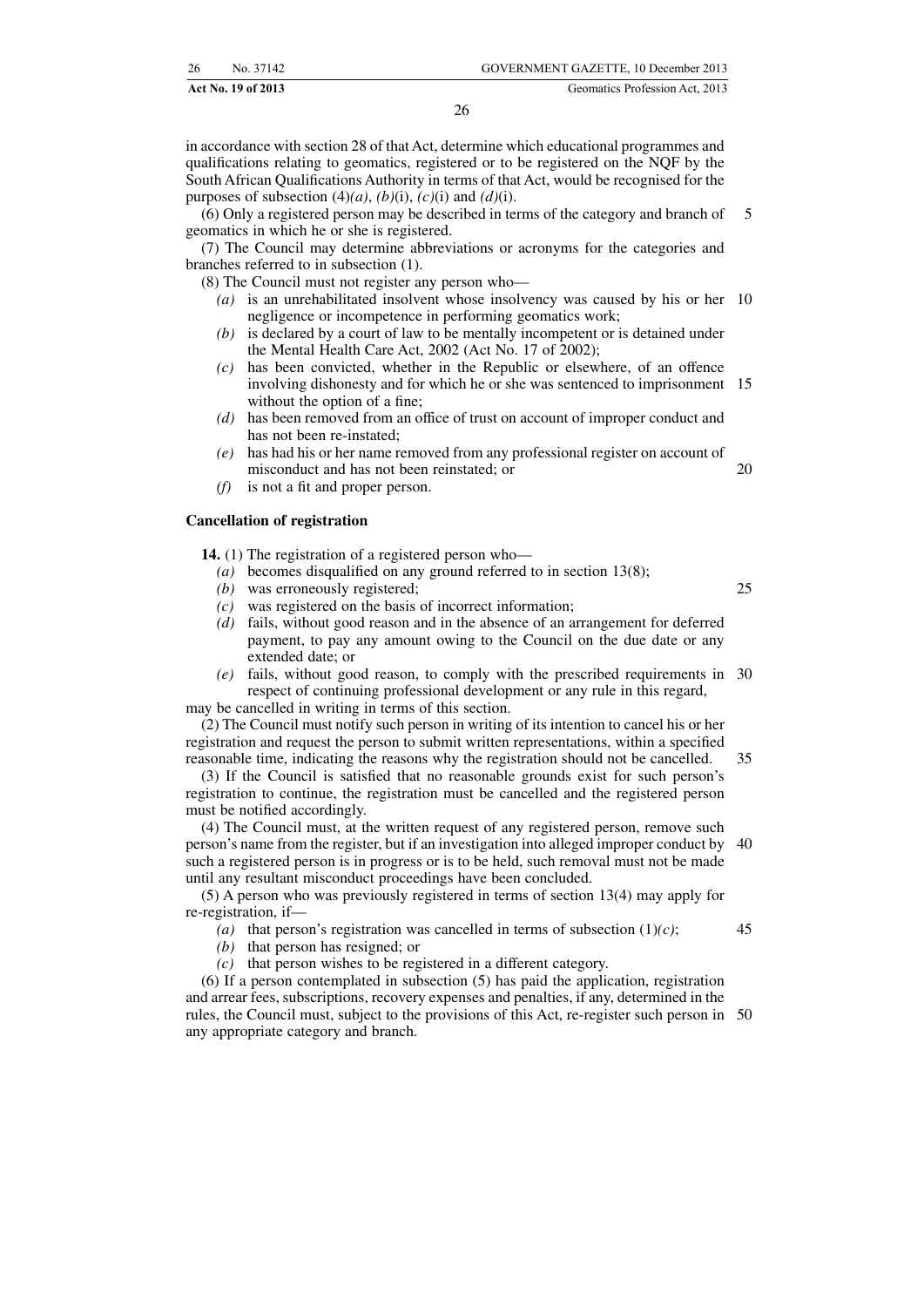#### **Return of registration certificate**

**15.** (1) Any person whose registration has been cancelled must return his or her certificate of registration to the Registrar within 30 days from the date upon which he or she is directed by the Registrar in writing to do so.

(2) If the person cannot return the certificate as required, he or she must, by way of an affidavit, provide satisfactory reasons for the inability to return the certificate. 5

#### **Identification of geomatics profession work**

**16.** (1) The Council must consult with all voluntary associations and any person, body or industry determined by the Minister regarding the identification of certain areas of geomatics work to be reserved for registered persons, including work which may fall 10 within the scope of any other profession.

(2) The Minister may, upon advice from the Council and after the consultation contemplated in subsection (1), prescribe the geomatics work to be reserved for each category in respect of each branch of registered persons.

(3) A person who is not registered in terms of this Act may not—

- *(a)* perform any kind of work reserved for any category of registered persons;
- *(b)* pretend to be, or in any manner hold himself or herself out or allow himself or herself to be held out as, a person registered in terms of this Act; or
- *(c)* use the name of any registered person or any name or title referred to in section  $13(1)$ .

(4) Notwithstanding subsections (2) and (3), the Minister may prescribe certain areas of work which may be carried out by a person registered or lawfully appointed in terms of other legislation to carry out such work, without subjecting such person to the prohibitions contained in subsection (3).

(5) The provisions of this section must not be construed as prohibiting any person 25 from performing work reserved, if such work is performed in the service of or by order of and under the direction, control, supervision of or in a formal association with a registered person entitled to perform that reserved work, on the condition that such a registered person assumes responsibility for any work so performed.

#### **Carrying on of geomatics profession by company**

**17.** (1) Notwithstanding any provision of this Act to the contrary, a company may practise as and perform the work of a geomatics professional if the company has been incorporated or recognised as a personal liability company in terms of the Companies Act, 2008 (Act No. 71 of 2008), and its Memorandum of Incorporation provides—

- *(a)* that the main object of the company is to perform the work of a geomatics 35 professional;
- *(b)* that only natural persons who are geomatics professionals, or other natural persons approved by the Council in writing, may be shareholders of the company;
- *(c)* that every shareholder of the company must be a director thereof and that only 40 a shareholder of the company may be a director thereof;
- *(d)* that a shareholder may not transfer any share, or any rights or benefits attaching to a share, to any person other than a person referred to in paragraph *(b)*; and
- *(e)* that in the event of a shareholder's death or of his or her ceasing to comply 45 with a requirement of paragraph *(b)*, his or her estate or he or she himself or herself, as the case may be, may continue to hold his or her shares in the company as from the relevant date for a period of six months or for such longer period as may have been approved by the Council, and that during such period any voting rights attaching to such shares may be exercised by any 50other shareholder of the company whom the first-mentioned shareholder may have nominated in writing before his or her death or disqualification for the purposes of this paragraph or, failing such nomination, by the company's board.

15

20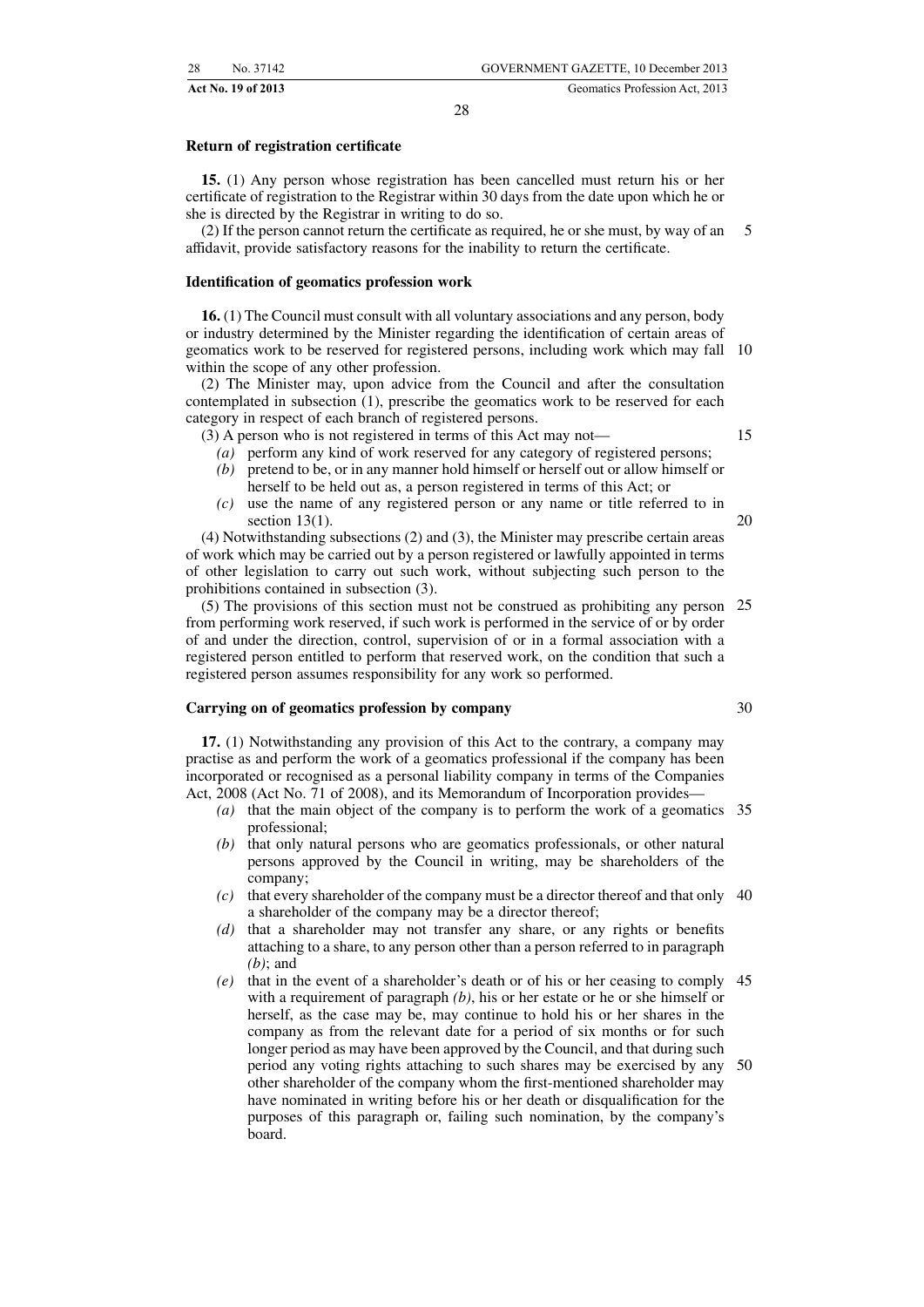(2) *(a)* The holder of a share referred to in subsection  $(1)(e)$  may not act as a director of the company in question, or directly or indirectly receive any directors' fees or remuneration from that company.

*(b)* Such shares as are not in accordance with the company's Memorandum of Incorporation transferred within the period referred to in subsection (1)*(e)* to any person referred to in subsection  $(1)(b)$ , may be acquired by the company itself. 5

*(c)* Any transfer of shares in a company referred to in this section, or of any rights and benefits attaching thereto, in conflict with subsection (1)*(e)*, shall be void.

(3) Subject to the provisions of section 11 of the Companies Act, 2008 (Act No. 71 of 2008), the name of a company referred to in this section must , unless the Council in any 10 particular case approves of any other name, consist solely of the name or names of any of the present or past members of the company or of a person or persons who conducted, either for his, her or their own account or in partnership, any practice which may reasonably be regarded as a predecessor of the practice of the company.

(4) Any—

- 15
- *(a)* act performed, with or without a particular intent, by or on instructions or with permission, express or implied, given by a director or employee of a company referred to in this section; and
- *(b)* omission, with or without a particular intent, of any act which ought to have been but was not performed by or on instructions given by a director or employee of a company, 20

in the exercise of his or her powers or in the performance of his or her duties as such director or employee or in furthering or endeavouring to further the interests of that company, and which would have constituted improper conduct if it had been performed or omitted by a geomatics professional carrying on his or her profession or calling as a natural person in practice must, for the purpose of this Act, be regarded as having been performed or omitted by every shareholder, director or employee of such company practising as a geomatics professional, unless it is proved that such geomatics professional did not take part in the performance of the act or the omission and that he or she could not have prevented it. 25 30

(5) A company referred to in this section which, otherwise than under an exemption granted in terms of this Act, entrusts work reserved under section 16 for a geomatics professional to any person, whether a shareholder, director or employee of the company or not, other than a geomatics professional, is guilty of an offence and liable on conviction to a fine not exceeding R10 000.

(6) Any person who—

- *(a)* not being a nominee or board referred to in subsection (1)*(e)*, exercises any voting rights contemplated in that subsection during the period referred to therein; or
- *(b)* contravenes a provision of subsection (2)*(a)*,

is guilty of an offence and liable on conviction to a fine not exceeding R1 000. (7) *(a)* The provisions of section 16 apply with the changes required by the context in respect of a company referred to in this section.

*(b)* The payment in accordance with the provisions of this Act by a company referred to in this section on behalf of a geomatics professional who carries on his or her 45 profession as a member, shareholder, director or employee of that company, of any annual fee or levy, must for the purposes of this Act be regarded as a payment by such geomatics professional.

(8) The Council may cancel the registration as a geomatics professional of any shareholder or director of a company referred to in this section, if the company is 50 liquidated or wound up.

#### **CHAPTER 4**

#### **VOLUNTARY ASSOCIATIONS**

#### **Recognition of voluntary associations**

**18.** (1) Any association, organisation, institute, institution or other body of registered 55persons which has as its main object the promotion and protection of the interests of the

35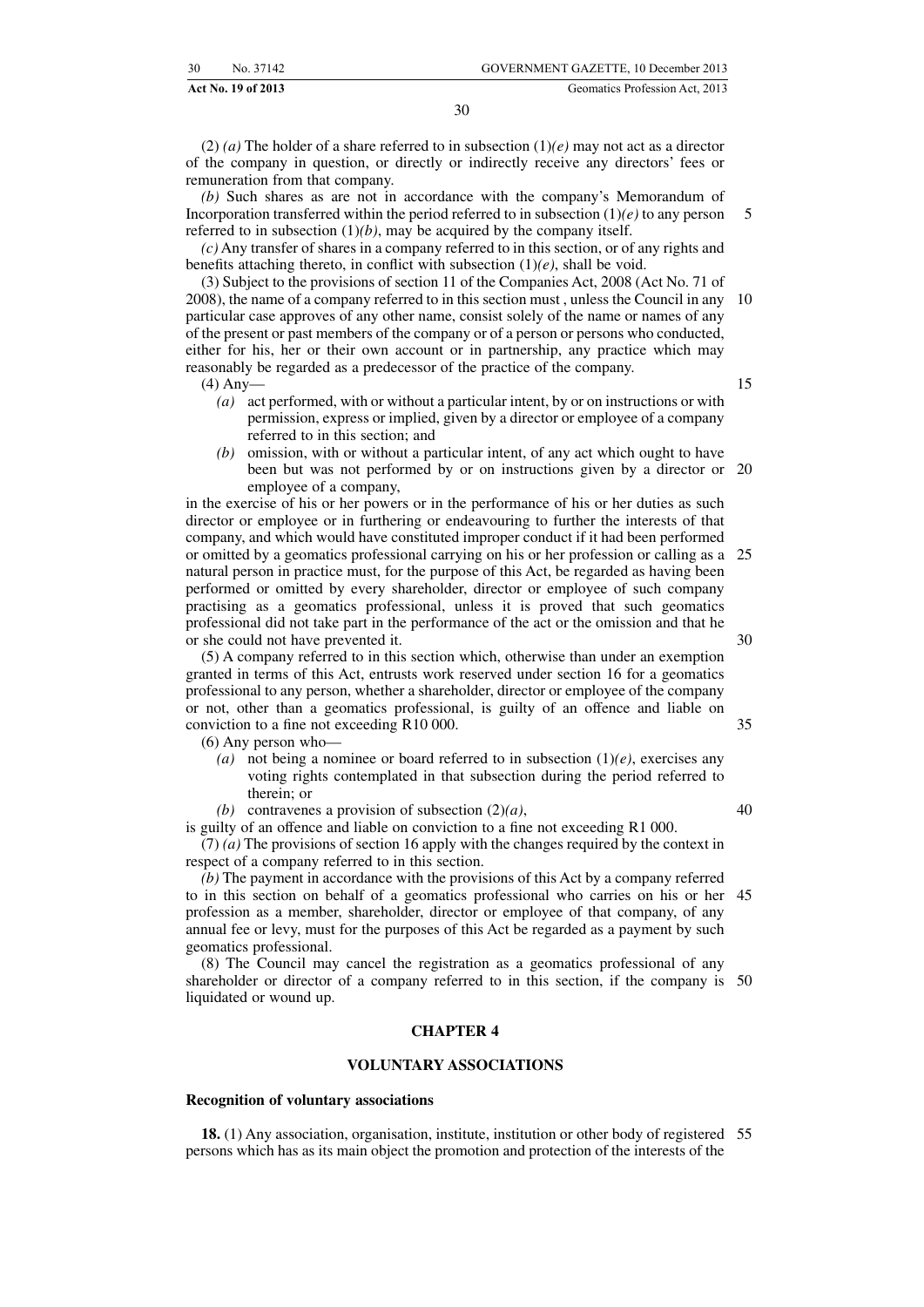geomatics profession and applies its profit, if any, in promoting its main object, may apply to the Council to be recognised as a voluntary association.

(2) The Council must, within 90 days from its first meeting, make rules in respect of the requirements and procedures for the recognition of a voluntary association.

(3) The Council may, if the association, organisation, institute, institution or other body of registered persons comply with the rules, recognise that association. organisation, institute, institution or other body of registered persons as a voluntary association and issue to it a certificate of recognition. 5

(4) A certificate of recognition is valid for a period of five years from the date of issue on condition that the voluntary association continues to comply with the relevant rules. 10

(5) A voluntary association must, at least three months prior to the expiry of its certificate of recognition, apply to the Council for the renewal thereof in the manner determined in the rules.

(6) A voluntary association whose certificate has lapsed must, on the written request of the Registrar, return the certificate to the Council within 30 days from the date upon 15 which it is directed by the Registrar to do so, unless it provides, by way of an affidavit, satisfactory reasons for not returning the certificate.

#### **CHAPTER 5**

#### **PROFESSIONAL CONDUCT**

#### **Code of conduct**

**19.** (1) The Council must, within 90 days from the date of its first meeting and in consultation with the Minister, prepare a code of conduct for registered persons which must be published in the *Gazette*.

(2) The code of conduct may contain different provisions for different categories of registered persons. 25

(3) The Council must take all reasonable steps to—

- *(a)* publicise the existence of the code of conduct developed by the Council in terms of this Act;
- *(b)* inform members of the public of the contents of the code of conduct, including its enforcement procedures; and 30
- *(c)* inform members of the public on how and where to obtain a copy of the code of conduct.

(4) The Council may amend the code of conduct in consultation with the Minister, and any amendment must be published in the *Gazette*.

(5) All registered persons must comply with the code of conduct and failure to do so 35 constitutes misconduct.

(6) In addition to the code of conduct, a registered person must—

- *(a)* not deliberately do anything calculated to unjustly or unfairly injure the reputation of another registered person;
- *(b)* abstain from direct or indirect participation as an adviser or decision-maker in 40 any matter in which he or she has a personal interest, and must leave any chamber in which such matter is under deliberation, unless—
	- (i) the personal interest has been made a matter of public record;
	- (ii) his or her employer, if any, has given written approval; and
	- (iii) the public official, public agency or body with jurisdiction to rule on 45 ethical matters has expressly authorised his or her participation;
- *(c)* not solicit prospective clients or employment through the use of false or misleading claims, harassment or duress;
- *(d)* not use the power of any office to seek or to obtain special advantage that is not in the public interest nor any special advantage that is not a matter of public 50knowledge;
- *(e)* not use confidential information acquired in the course of his or her duties to further a personal interest;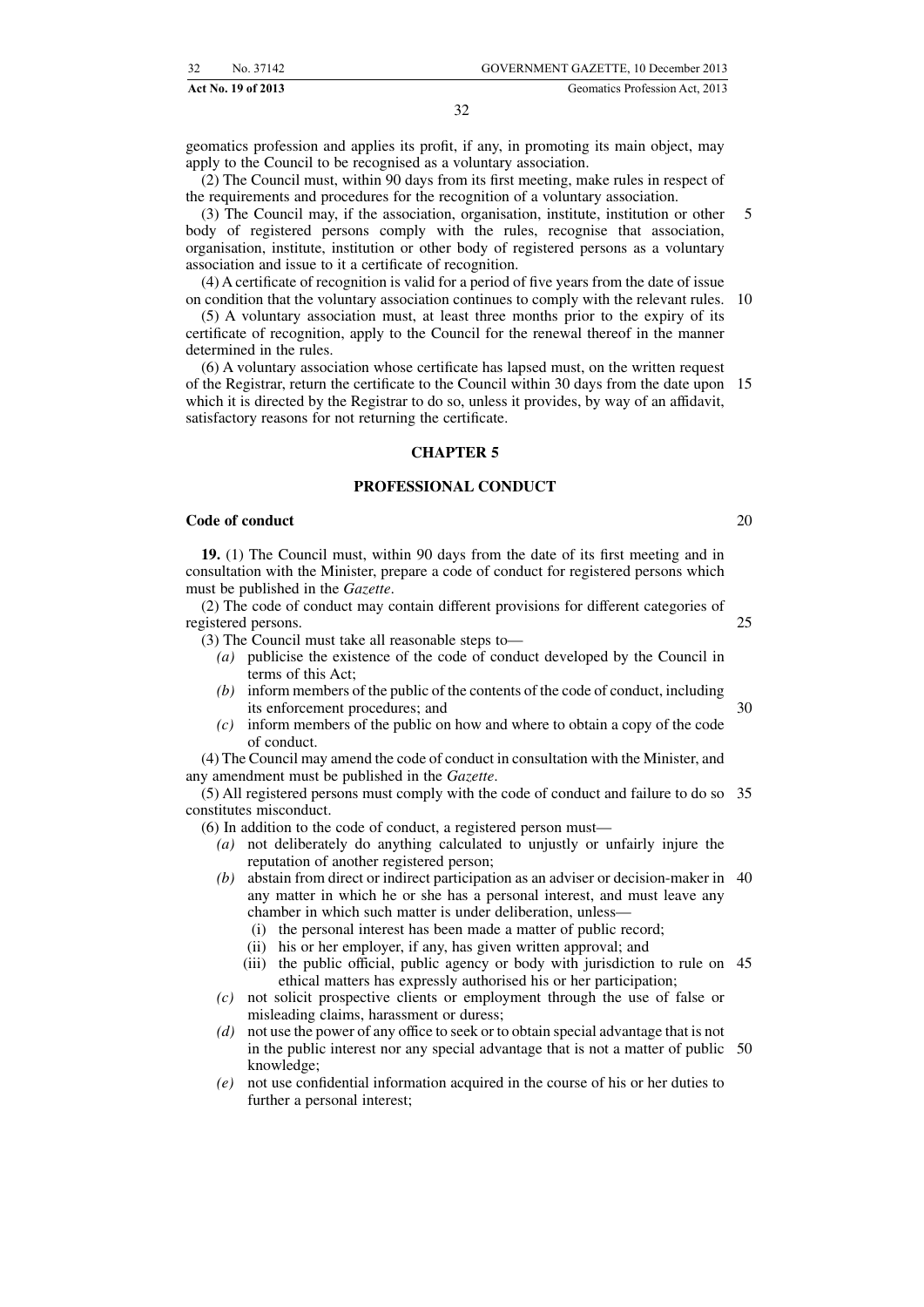- *(f)* not disclose confidential information acquired in the course of his or her duties, unless required by law to do so or by circumstances to prevent substantial injury to third persons;
- *(g)* not commit a deliberately wrongful act which reflects adversely on the geomatics profession or seek business by stating or implying that he or she is prepared, willing or able to influence decisions by improper means; 5
- *(h)* accurately represent his or her qualifications to practise geomatics and his or her education and affiliations;
- *(i)* respect the rights of every person and must not violate any right of another person protected by the Constitution of the Republic of South Africa, 1996; 10 and
- *(j)* accept personal responsibility and liability for geomatics work performed by or under his or her supervision, direction or control.

(7) A registered person is guilty of improper conduct if he or she—

- *(a)* performs work reserved for registered persons in connection with any matter 15 which is the subject of a dispute or litigation on condition that payment for such work will be made only if such dispute or litigation ends in favour of the person for whom such work is performed;
- *(b)* performs work reserved for registered persons during any period for which he or she is suspended under this Act;
- *(c)* commits an offence in the performance of his or her work as a registered person;
- *(d)* accepts remuneration for the performance of work reserved for registered persons from any person other than his or her client or employer, without the prior approval of such client or employer; or 25
- *(e)* fails to comply with this Act.

#### **Investigation of charge of improper conduct**

**20.** (1) The Council must appoint one or more investigating officers, which meet such criteria as may be prescribed, in order to investigate any charge of improper conduct under this Act. 30

(2) The Council must, as soon as is reasonably possible, when—

- *(a)* a complaint, charge or allegation of improper conduct has been brought against a registered person; or
- *(b)* it has reasonable grounds to suspect that a registered person is guilty of improper conduct, 35

refer the matter to an investigating officer.

(3) The investigating officer must at the request of the Council—

- *(a)* investigate the matter; and
- *(b)* obtain evidence to determine whether or not the registered person concerned should be charged and, if so, must recommend to the Council what the 40 appropriate charge should be.

(4) An investigating officer may not question the registered person concerned unless the investigating officer informs that person that he or she—

- *(a)* has the right to be assisted or represented by another registered person or a legal representative; and
- *(b)* is not obliged to make any statement and that any statement made may be used in evidence against him or her.

(5) The investigating officer must, after the conclusion of the investigation, submit a report, together with his or her recommendations, to the Council regarding any matter referred to the Council in terms of this section.

#### **Steps after investigation**

**21.** (1) The Council must, after considering the investigation report, charge the registered person with improper conduct if sufficient grounds exist for such a charge.

20

50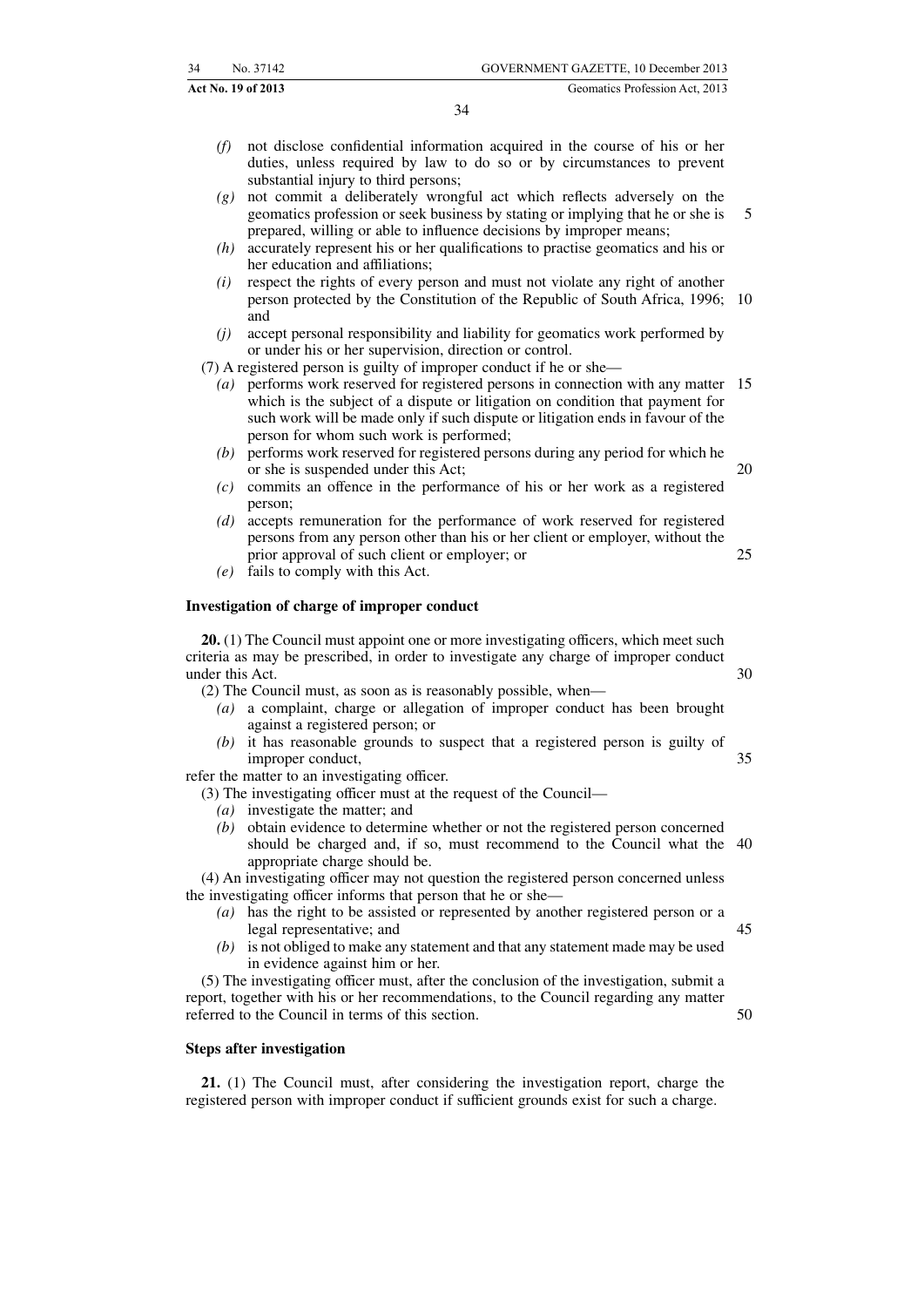**Act No. 19 of 2013** Geomatics Profession Act, 2013

(2) The Council must, by hand or registered mail, deliver to a registered person who is charged with misconduct, a charge sheet setting out the details and nature of the charge together with a copy of the investigation report.

(3) The Council must inform the registered person charged in terms of subsection  $(1)$ 

- *(a)* that he or she must, in writing, admit or deny the charge;
- *(b)* that he or she may, together with the admission or denial, submit a written explanation regarding the improper conduct with which he or she is charged; and
- *(c)* of the period, which must be reasonable, within which his or her plea in terms 10 of paragraph *(a)* and explanation in terms of paragraph *(b)* must be submitted to the Council.

(4) If a registered person charged in terms of subsection (1) has admitted that he or she is guilty of the charge and a sanction contemplated in section 24(4)*(a)* or *(b)* may be imposed in respect of such charge, the Council may—

- *(a)* find such registered person guilty without referring the charge to a disciplinary tribunal; and
- *(b)* impose an appropriate sanction contemplated in section 24(4)*(a)* or *(b)*.

(5) The acquittal or the conviction of a registered person by a court of law on a criminal charge, is not a bar to conduct proceedings against him or her under this Act on a charge of improper conduct, even if the facts stated in the charge of improper conduct would, if proved, constitute the offence stated in the criminal charge on which he or she was acquitted or convicted or any other offence of which he or she might have been acquitted or convicted at his or her trial on the criminal charge. 20

#### **Appointment of disciplinary tribunal**

**22.** (1) The Council must appoint a disciplinary tribunal to hear a charge of improper conduct if a person charged—

- *(a)* denies the charge; or
- *(b)* admits the charge and the sanctions contemplated in section 24(4)*(c)* and *(d)* may be imposed in respect of such charge. 30

(2) The disciplinary tribunal must consist of at least—

- *(a)* two registered persons or Council members;
- *(b)* a person qualified in law and who has at least five years' experience in the legal profession; and
- *(c)* two persons with specialised knowledge of matters concerning the particular 35 charge.

(3) The members of the disciplinary tribunal must amongst themselves elect a chairperson to chair the proceedings.

#### **Disciplinary hearing**

**23.** (1) The Registrar performs the administrative functions necessary to support the 40 functioning of a disciplinary tribunal.

(2) *(a)* The disciplinary tribunal may, for the purposes of a hearing, summons the person charged or subpoena any person—

- (i) who may be able to give material information concerning the subject of the hearing; or
- (ii) who is suspected or believed to have in his or her possession or custody or under his or her control any book, document or object which has any bearing on the subject of the hearing,

to appear before the disciplinary tribunal at the time and place specified in the subpoena, to be questioned or to produce a book, document or object.

*(b)* A summons or subpoena issued in terms of paragraph *(a)*—

- (i) must be in the form prescribed by the Minister in consultation with the Minister of Justice and Constitutional Development;
- (ii) must be signed by the chairperson of the disciplinary tribunal or, in his or her absence, any member of the disciplinary tribunal assigned by the chairperson; 55 and
- (iii) must be served on the person concerned, either personally or by sending it by registered mail.

(3) The disciplinary tribunal may retain a book, document or object produced in terms of subsection  $(2)(a)(ii)$  for the duration of the hearing.

50

45

25

15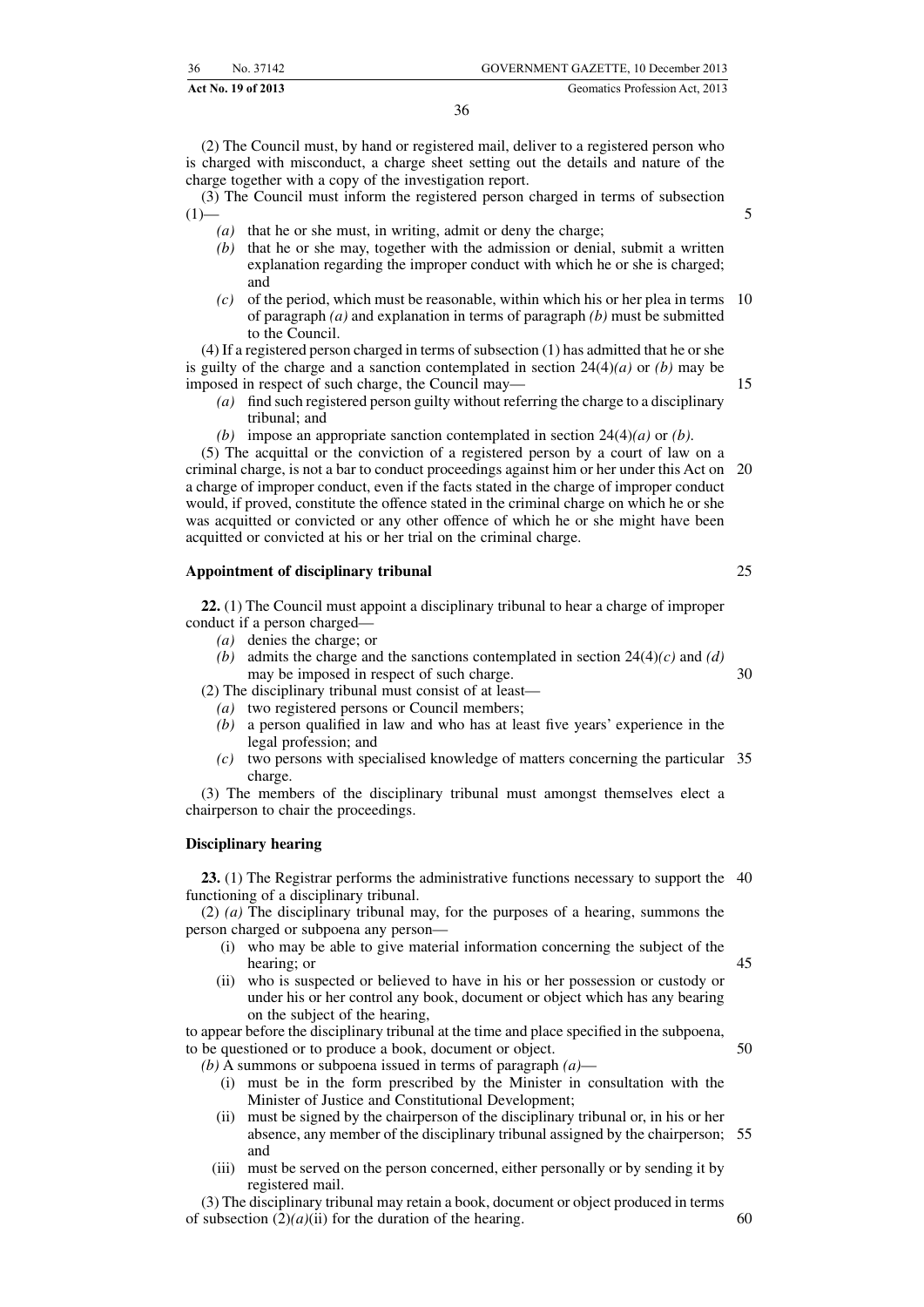|    | Act No. 19 of 2013 | Geomatics Profession Act, 2013       |
|----|--------------------|--------------------------------------|
| 38 | No. 37142          | GOVERNMENT GAZETTE, 10 December 2013 |

(4) The chairperson of the disciplinary tribunal may call upon and administer an oath to, or take an affirmation from, any witness.

(5) A witness—

- *(a)* may request that the names of the members of the disciplinary tribunal be made available to him or her;
- *(b)* may not—
	- (i) refuse to be sworn in or to make an affirmation; or
	- (ii) knowingly make a false statement or give a false answer; and
- *(c)* may not without sufficient cause fail to—
	- (i) attend the hearing, including any postponed hearing at the place and time 10 specified in a subpoena or by the chairperson of the disciplinary tribunal, and must remain in attendance until excused from further attendance by such chairperson;
	- (ii) answer all questions lawfully put to him or her, fully and satisfactorily to the best of his or her knowledge; or
	- (iii) produce any book, document or object in his or her possession or custody or under his or her control, which he or she is required to produce.

(6) No person may unlawfully prevent another person from complying with a subpoena or from giving evidence or producing a book, document or object which he or she is required to give or produce.

(7) The law of privilege in relation to evidence, including the production of a book, document or object, applicable in a civil proceeding in a court of law, applies with the changes required by the context to a proceeding before a disciplinary tribunal.

(8) A record of evidence which was presented to a tribunal in a prior hearing which is relevant to a charge before a subsequent tribunal, is admissible in a hearing before such 25 subsequent tribunal without further evidence being led, if the chairperson of such prior tribunal certifies it to be a full and true record and that the prior proceedings were lawful and procedurally fair.

(9) If the improper conduct with which the registered person is charged, amounts to an offence of which he or she has been convicted by a court of law, a certified copy of 30 the record of his or her trial and conviction by that court is, on the identification of the registered person as the person referred to in the record, sufficient proof of the commission by him or her of that offence, unless the conviction has been set aside by a competent court.

(10) The Minister may, in consultation with the Minister of Justice and Constitutional 35 Development, prescribe procedures not inconsistent with this Act, for the effective performance of the functions of a disciplinary tribunal.

(11) A person appearing before the disciplinary tribunal on account of a charge of improper conduct is entitled to legal representation at the hearing.

#### **Proceedings after hearing**

**24.** (1) After the conclusion of the hearing, the disciplinary tribunal must—

- *(a)* within 30 days decide whether or not the registered person charged, is guilty of improper conduct; and
- *(b)* within 14 days after its decision, in writing inform the Council of its finding and the reasons therefor.

(2) The Council must, within 30 days, from receipt of the disciplinary tribunal's decision, in writing inform the registered person—

- *(a)* of the tribunal's finding; and
- *(b)* of his or her right of appeal in terms of section 28.

(3) The Council or a registered person found guilty of improper conduct in terms of 50 this Act, may adduce evidence, including calling witnesses, to establish any aggravating or mitigating circumstances which must be considered by the disciplinary tribunal in determining an appropriate sanction.

(4) If the registered person charged is found guilty of improper conduct, or if such person confesses during the proceedings that he or she is guilty of the offence, the 55disciplinary tribunal may, when informing the Council of its finding in terms of subsection (1)*(b)*, recommend that the Council—

*(a)* caution or reprimand the registered person;

40

45

5

15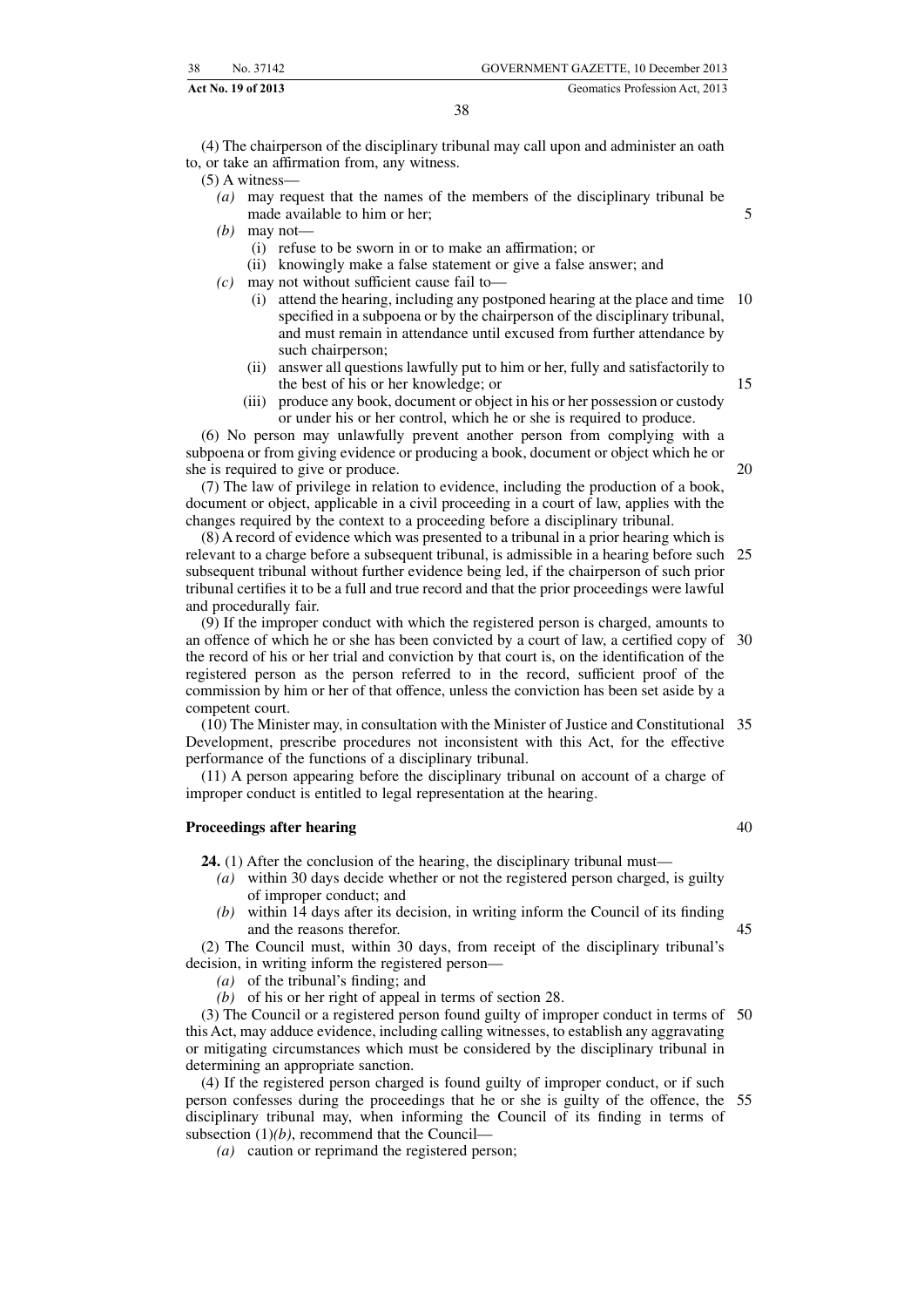|    | Act No. 19 of 2013 | Geomatics Profession Act. 2013       |
|----|--------------------|--------------------------------------|
| 40 | No. 37142          | GOVERNMENT GAZETTE, 10 December 2013 |

- *(b)* impose on the registered person a fine not exceeding an amount prescribed by the Minister in consultation with the Minister of Justice and Constitutional Development;
- *(c)* suspend the registration of the registered person concerned for a period not exceeding one year; or
- *(d)* cancel the registration of the registered person concerned.

(5) The disciplinary tribunal may—

- *(a)* recommend more than one of the sanctions referred to in subsection (4); and
- *(b)* order the registered person charged to pay the cost of the investigation or the disciplinary hearing.

(6) The Council—

- *(a)* may give effect to a recommendation of the disciplinary tribunal;
- *(b)* must publish the outcome of a disciplinary hearing in its annual report and may publish it in any other manner it considers appropriate; and
- *(c)* must instruct the Registrar to endorse the register to record the charge, the 15 finding of guilt and the sanction and, if applicable, the removal of the name of the registered person found guilty, from such register.

(7) Any court with civil jurisdiction may on the application of the disciplinary tribunal or the Council, grant an order for the recovery from the registered person charged of any amount he or she failed to pay in accordance with a sanction imposed in terms of this Act, together with any interest thereon, after which the order so granted has the effect of a civil judgment of that court and must be executed in accordance with the law applicable in that court. 20

(8) The Registrar must keep a record of the proceedings of every tribunal hearing.

#### **CHAPTER 6**

#### **APPEALS**

#### **Establishment of Appeal Board**

**25.** (1) There is hereby established an Appeal Board with jurisdiction to hear appeals in terms of this Act.

(2) The Appeal Board consists of the following members appointed in writing by the 30 Minister:

- *(a)* Three registered persons who have been practising or teaching geomatics for a period of not less than five years; and
- *(b)* two members of the public of whom at least one person is qualified in law and has at least five years experience in the legal profession. 35

(3) The Minister must appoint, from the members of the Appeal Board, a chairperson, a deputy chairperson and an alternate chairperson of the Appeal Board.

(4) When the chairperson is unable to perform the functions of the Appeal Board, they shall be performed by the deputy chairperson or, if he or she is also unable to do so, by the alternate chairperson.

(5) The Minister must take into account, amongst other things, the principles of transparency and representivity when members of the Appeal Board are appointed.

(6) The provisions of section 4(4), (5), (6), (7)*(a)*, (9), (12) and (13) apply, with the changes required by the context, to the nomination of candidates, the selection of appointees, the appointment of members to the Appeal Board and the term of office for 45 membership thereof.

(7) The grounds contemplated in section 5(1) and (2) apply, with the changes required by the context, to the appointment of persons to and the vacation of office by members of the Appeal Board.

#### **Meetings, procedures and administration of Appeal Board**

**26.** (1) If the chairperson or deputy chairperson vacates his or her office, such vacation does not terminate his or her membership of the Appeal Board.

(2) An appeal must be heard by not fewer than three members of the Appeal Board, including the chairperson.

(3) A decision of a majority of the members of the Appeal Board, constitutes a 55decision of the Appeal Board.

25

5

10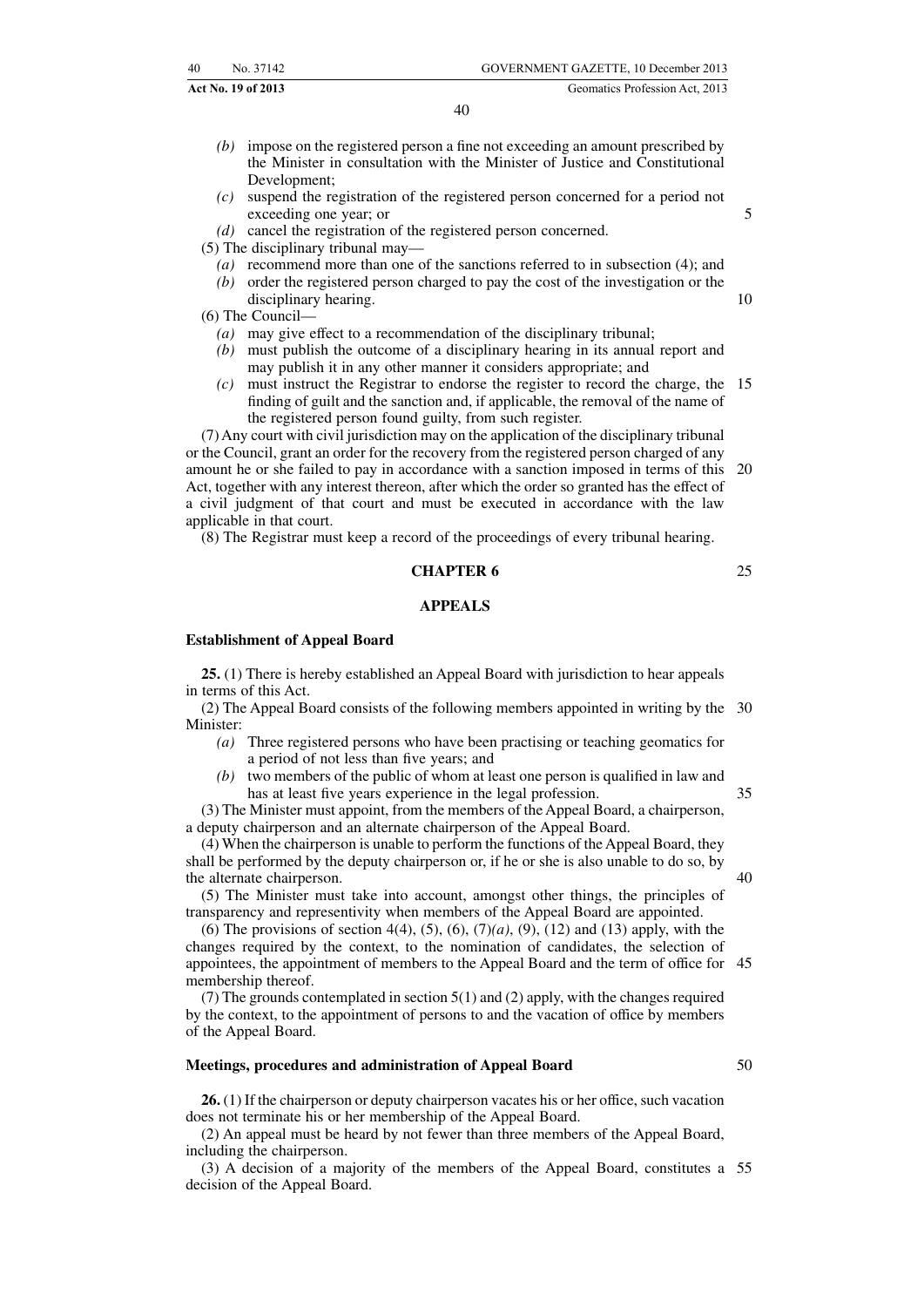(4) In the event of a deadlock at a hearing, the chairperson has a casting vote in addition to a deliberative vote.

(5) The Appeal Board must conduct appeals in accordance with the procedures prescribed by the Minister in consultation with the Minister of Justice and Constitutional Development.

(6) The Appeal Board must decide an appeal within 60 days after the appeal was lodged and must inform the appellant and the Council, in writing, of its decision within 60 days after such decision has been made.

(7) The Appeal Board must keep a record of the proceedings of every sitting held in terms of this section.

10

5

(8) The Registrar performs the administrative functions necessary to support the functioning of the Appeal Board.

#### **Remuneration and allowances of members of Appeal Board**

**27.** The chairperson, deputy chairperson and other members of the Appeal Board, excluding any member who is in the full-time service of the State, must out of the funds 15 of the Council be paid such remuneration and allowances as the Minister, with the concurrence of the Minister of Finance, may determine.

#### **Appeal against decisions of Council and disciplinary tribunal**

**28.** (1) An appeal may be lodged with the Appeal Board by—

- *(a)* a registered person found guilty of improper conduct who is aggrieved by a 20 finding of the disciplinary tribunal or the sanction imposed, or both;
- *(b)* a person aggrieved by a decision of the Council in terms of section 13 or 14; or
- *(c)* a person objecting to a rule published in terms of section 31(4).

(2) *(a)* The appeal must be lodged in the manner and upon payment of the fees 25 determined in the rules, within 30 days after the Council or disciplinary tribunal has informed the appellant of its decision or the date of publication of a rule in the *Gazette*.

*(b)* The Appeal Board must consider and decide the appeal.

- (3) The Appeal Board may—
	- *(a)* dismiss an appeal against a finding or sanction of the disciplinary tribunal or 30 the decision of the Council or rule, and confirm the relevant finding, sanction, decision or rule;
	- *(b)* uphold an appeal and set aside or vary such a finding, sanction, decision or rule, wholly or in part, and must in writing inform the appellant and the Council of its decision and the reasons therefor; or
	- *(c)* award such costs as may be just.

#### **Appeal to High Court of South Africa**

**29.** (1) An appellant aggrieved by a decision of the Appeal Board may through the Registrar request the Appeal Board in writing to furnish him or her, within 30 days from receipt of the request, with the Appeal Board's reasons for the decision.

40

35

(2) The appellant may, after notice has been given to the Appeal Board, lodge an appeal with the High Court of South Africa within 30 days from the date of the decision of the Appeal Board or receipt of the reasons for the Appeal Board's decision, whichever is the later.

(3) The Council may, after notice has been given to the Appeal Board, appeal to the 45High Court of South Africa against any decision of the Appeal Board in terms of section 28(3)*(b)* or *(c)* within 30 days from the date of the decision of the Appeal Board.

(4) The rules of the High Court governing appeals apply to an appeal contemplated in this section to the extent that such rules are not inconsistent with this section.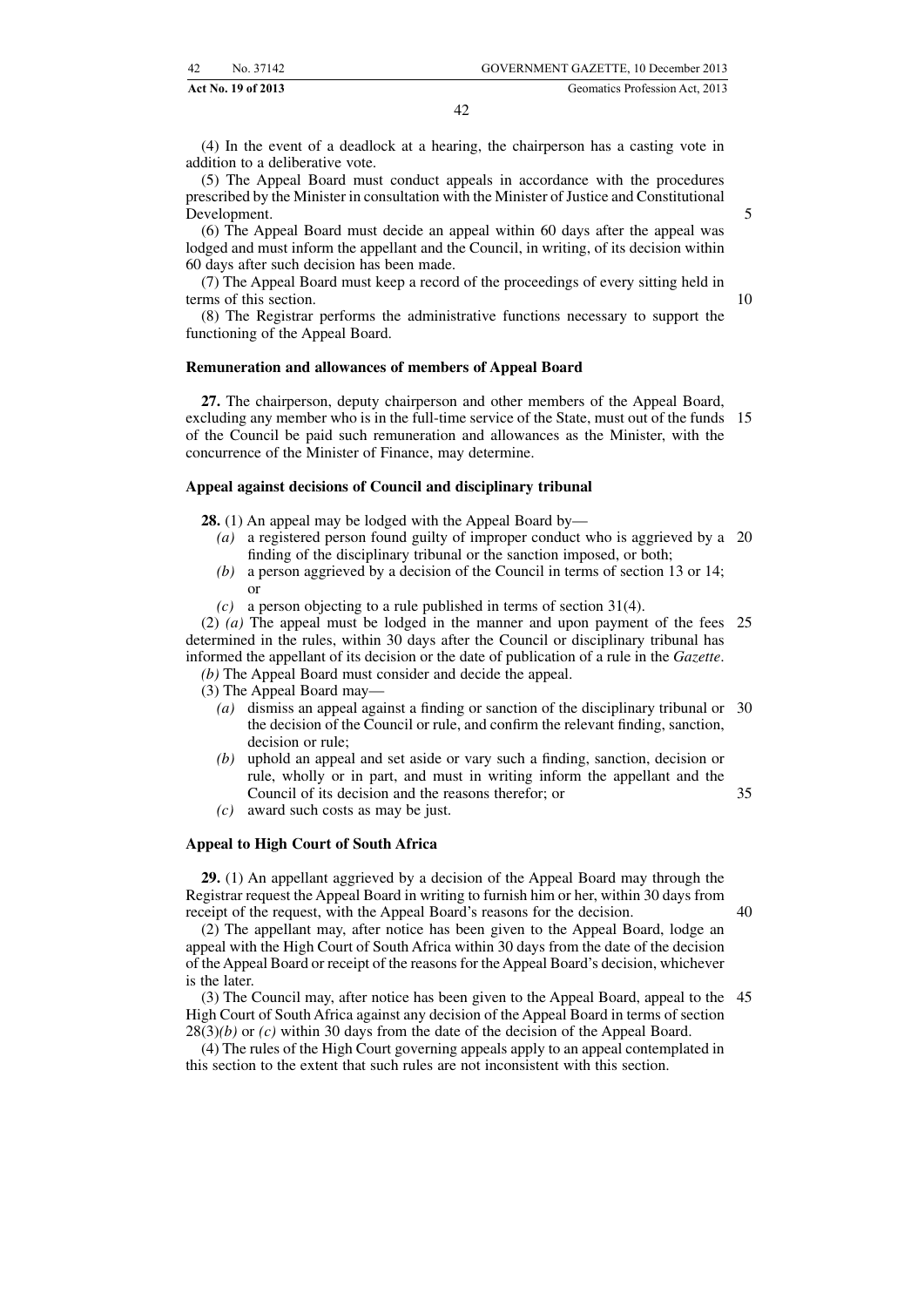45

#### 44

#### **CHAPTER 7**

#### **GENERAL**

#### **Professional fees**

**30.** (1) The Council may annually, but must at least every three years, after consultation with voluntary associations and with the concurrence of the Minister and the Minister of Finance, determine guideline professional fees and publish such fees by notice in the *Gazette*. 5

(2) The Council must, before determining the guideline fees in terms of subsection (1), publish by notice in the *Gazette* a draft of the proposed guideline fees, calling on interested persons to submit comments in writing within a period of not less than 30 days 10 after such publication.

(3) If the Council alters the proposed guideline professional fees as a result of any comment received, it need not publish those alterations before determining the said fees.

#### **Regulations and rules**

**31.** (1) *(a)* The Minister may, by notice in the *Gazette*, make regulations not 15 inconsistent with this Act regarding—

- (i) any matter that may be or must be prescribed in terms of this Act;
- (ii) any matter necessary for or incidental to the exercise of the powers and the performance of the functions of the Council; and
- (iii) any ancillary or incidental administrative or procedural matter that it is 20 necessary to prescribe for the implementation or administration of this Act.

*(b)* The Minister must, before making any regulation in terms of subsection (1), publish a draft of the proposed regulation by notice in the *Gazette*, calling on interested persons and voluntary associations to comment on the draft, in writing, within a period of not less than 30 days from the date of publication of the notice.

*(c)* If the Minister alters the draft regulations as a result of any comment received, he or she need not publish those alterations before making the regulations.

(2) The Council may, in consultation with the Minister and by notice in the *Gazette*, make rules not inconsistent with this Act regarding—

- *(a)* any matter that the Council is required or permitted to determine in terms of 30 this Act;
- *(b)* the form of process and the procedure at or in connection with the proceedings of a disciplinary tribunal or the Appeal Board;
- *(c)* the representation of any party before the Appeal Board; and
- *(d)* any matter ancillary or incidental to the exercise of the powers and 35 performance of the functions of a disciplinary tribunal and the Appeal Board.

(3) *(a)* Before the Council makes any rule under this section, it must publish by notice in the *Gazette* a draft of the proposed rule calling on interested persons and voluntary associations to submit comment, in writing, within a period of 30 days from the date of publication of the notice. 40

*(b)* If the Council alters the draft rules as a result of any comment received, it need not publish those alterations before making the rule.

(4) The Council may, if circumstances necessitate the immediate publication of a rule, publish that rule by notice in the *Gazette* without the consultation contemplated in subsection (3), but any person who objects to the said rule may—

*(a)* comment on the rule after such publication; or

*(b)* appeal to the Appeal Board against such a rule.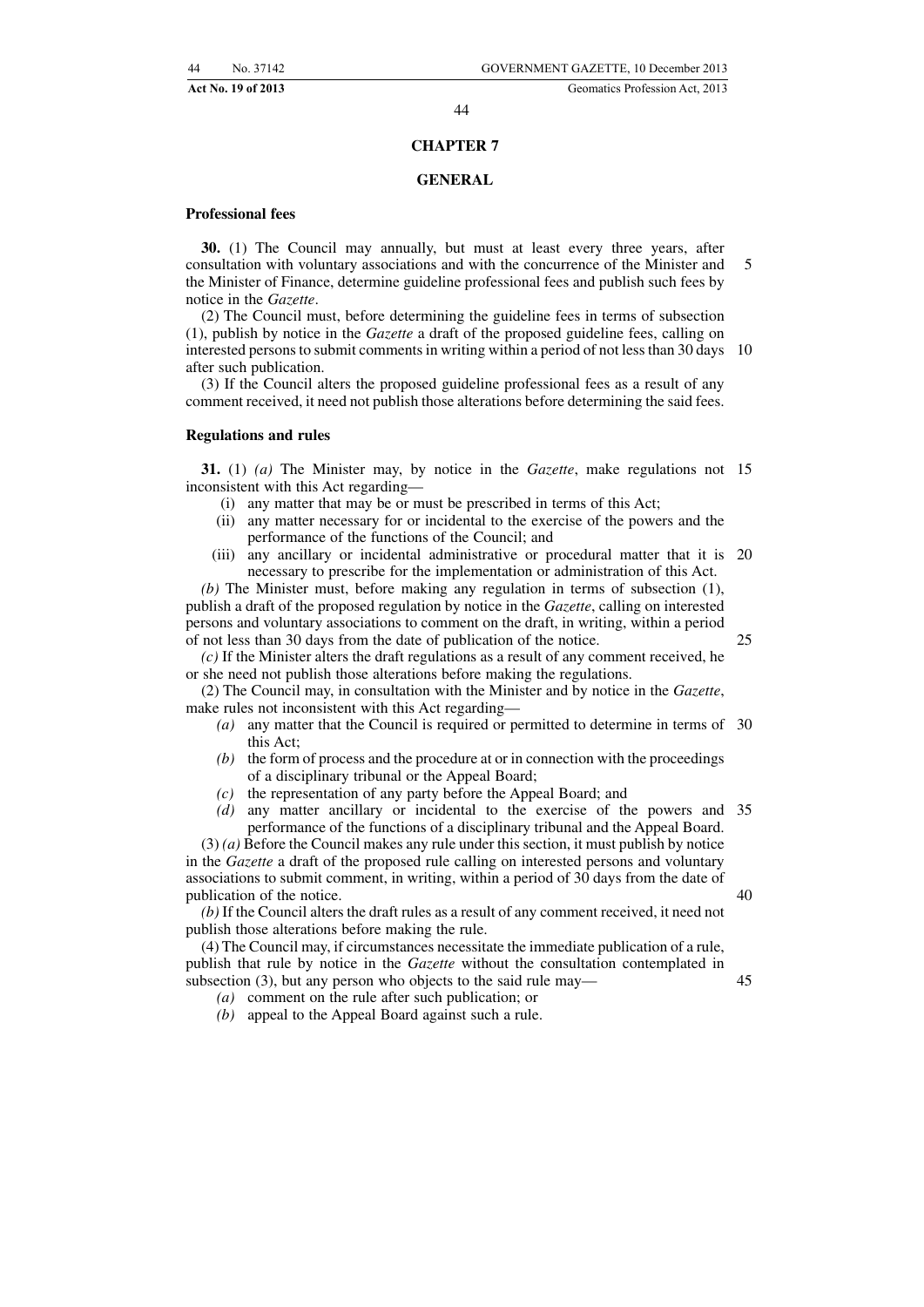#### **Procedure and evidence**

**32.** (1) Any register referred to or implied in this Act serves as evidence of all matters which are required to or may be entered therein in terms of this Act.

(2) A certificate signed by the Registrar to the effect that an entry has or has not been made in a register or that any other thing by or under this Act has or has not been done, is evidence of the matters mentioned in that certificate. 5

(3) A copy of an entry in a register or a document in the custody of the Registrar or an extract from a register or from any such document, certified by the Registrar, must be admitted in evidence in any disciplinary tribunal, Appeal Board or court of law hearing without further proof or production of the original.

#### **Rectification of errors**

**33.** The Minister may, if anything which is required to be done or performed in terms of this Act on or before a specified day or at a specified time or during a specified period, has not been done or performed, and the Minister is satisfied that such failure was due to an error or oversight and that it would not be to the detriment of any person affected 15 by such failure and after that person has been informed of such failure, where applicable, authorise it to be done or performed on or before any other day or at any other time or during any other period, and anything done or performed during this period is of full force and effect and is deemed to have been lawfully done or performed in accordance with the provisions of this Act. 20

#### **Liability**

**34.** (1) The Council or any member, committee or employee thereof is not liable for any act performed in good faith in terms of this Act.

- (2) A registered person who, in the public interest—
	- *(a)* refuses to perform an act;
	- *(b)* omits to perform an act; or
	- *(c)* informs the Council or any other appropriate authority of an act or failure to perform an act, by any other person,

which act or omission endangers or is likely to endanger the safety or health of the public or fellow employees, is not liable in any legal proceedings for that refusal, failure or 30 information contemplated in this subsection.

(3) Any person who was registered in terms of this Act and whose registration has been cancelled is liable for any action taken against him or her while he or she was registered.

#### **Delegation of powers**

**35.** (1) The Minister may delegate any of his or her powers in terms of this Act, excluding the power to appoint members of the Council and the Appeal Board and the power to make regulations, to the Director-General or any other official of the Department.

(2) The Council may delegate any of its powers or duties in terms of this Act, 40 excluding the power to make rules or to give effect to a recommendation contemplated in section  $24(6)(a)$ , to a member of the Council, a committee, the chairperson of a committee, the Registrar or any other employee of the Council.

#### **Offences and penalties**

**36.** (1) Any person or body who contravenes the provisions of section 13(2) or (5), 15, 45 16(3), 18(6) or 23(5)*(b)* or *(c)* or (6) is guilty of an offence.

(2) Any person convicted of an offence of contravening the provisions of section 13(2) or (5) or 16(3), is liable to a maximum fine equal to double the remuneration payable to him or her for work done during the period of such contravention or to a maximum fine equal to the fine calculated according to the ratio determined for a period 50

25

10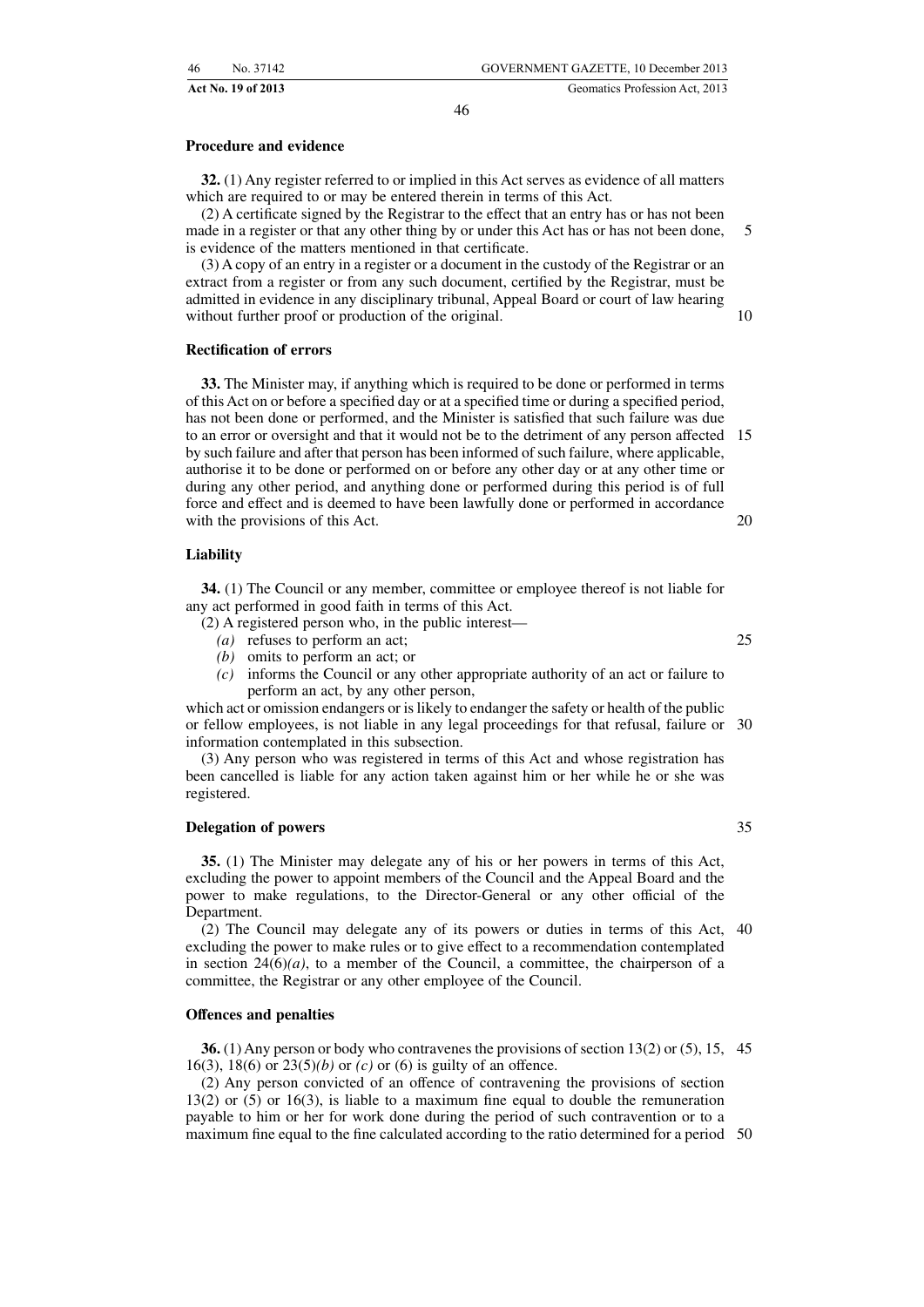**Act No. 19 of 2013** Geomatics Profession Act, 2013

of three years'imprisonment in terms of the Adjustment of Fines Act, 1991 (Act No. 101 of 1991) (in this section referred to as the Adjustment of Fines Act).

(3) Any person who is convicted of an offence of contravening the provisions of section 15 or 18(6), is liable to a maximum fine equal to the fine calculated according to the ratio determined for one month's imprisonment in terms of the Adjustment of Fines Act.

(4) Any person who is convicted of an offence of contravening the provisions of section  $23(5)(b)$  or *(c)* or *(6)* is liable to a maximum fine equal to the fine calculated according to the ratio determined for three years' imprisonment in terms of the Adjustment of Fines Act.

(5) In addition to and independently of any criminal proceedings contemplated or instituted against a person or body referred to in subsection (1), the Council may, in any court having jurisdiction, institute civil proceedings against such person or body in order to compel compliance with the relevant provisions of this Act or to interdict any contravention thereof or for any related purpose.

(6) Any person who is not registered in terms of this Act and who performs any work which may only be performed by a registered person, or who pretends to be a registered person in any manner whatsoever, is guilty of an offence and liable to a maximum fine equal to the fine calculated according to the ratio determined for three years imprisonment in terms of the Adjustment of Fines Act.

(7) Any registered person is personally responsible and liable for geomatics work performed by or under the supervision, direction or control of such person.

#### **Transitional provisions**

**37.** (1) For the purposes of this section, ''effective date'' means the date of the first meeting of the Council. 25

(2) The South African Council for Professional and Technical Surveyors established by section 2 of the Professional and Technical Surveyors' Act, 1984 (Act No. 40 of 1984) (in this section referred to as the Surveyors' Act), continues to exist and may exercise its powers and perform its duties and functions after the commencement of this Act until the effective date, on which date that council ceases to exist.

(3) Any person who, at the commencement of this Act, was registered in terms of the Surveyors' Act—

- *(a)* as a professional surveyor, is deemed to be registered under this Act as a geomatics professional;
- *(b)* as a professional land surveyor, is deemed to be registered under this Act as a 35 geomatics professional in the branch of land surveying and such person's name must be entered in the register for professional land surveyors referred to in section  $8(1)(b)(iii)(bb)$ ;
- *(c)* as a professional surveyor in training, is deemed to be registered under this Act as a candidate geomatics practitioner; 40
- *(d)* as a surveyor, is deemed to be registered under this Act as a geomatics technologist;
- *(e)* as a survey technician, is deemed to be registered under this Act as a geomatics technician; and
- *(f)* as a survey technician in training, is deemed to be registered under this Act as 45 a candidate geomatics practitioner,

and must, within 90 days from the effective date, be issued with the appropriate registration certificate.

(4) From the effective date, all rights, obligations, assets and liabilities acquired or incurred by the South African Council for Technical and Professional Surveyors, vest in 50 the Council and the Council is deemed to have acquired or incurred those rights, obligations, assets and liabilities in terms of this Act.

(5) Any act performed, decision taken or rule made, or purported to have been so performed, taken or made in terms of the Surveyors' Act remains valid if it is not inconsistent with any provision of this Act, until substituted by an act performed, 55decision taken or rule made under this Act.

(6) Any notice issued or exemption granted by the Minister in terms of the Surveyors' Act, remains valid unless substituted by a notice issued or exemption granted under this Act.

20

15

5

30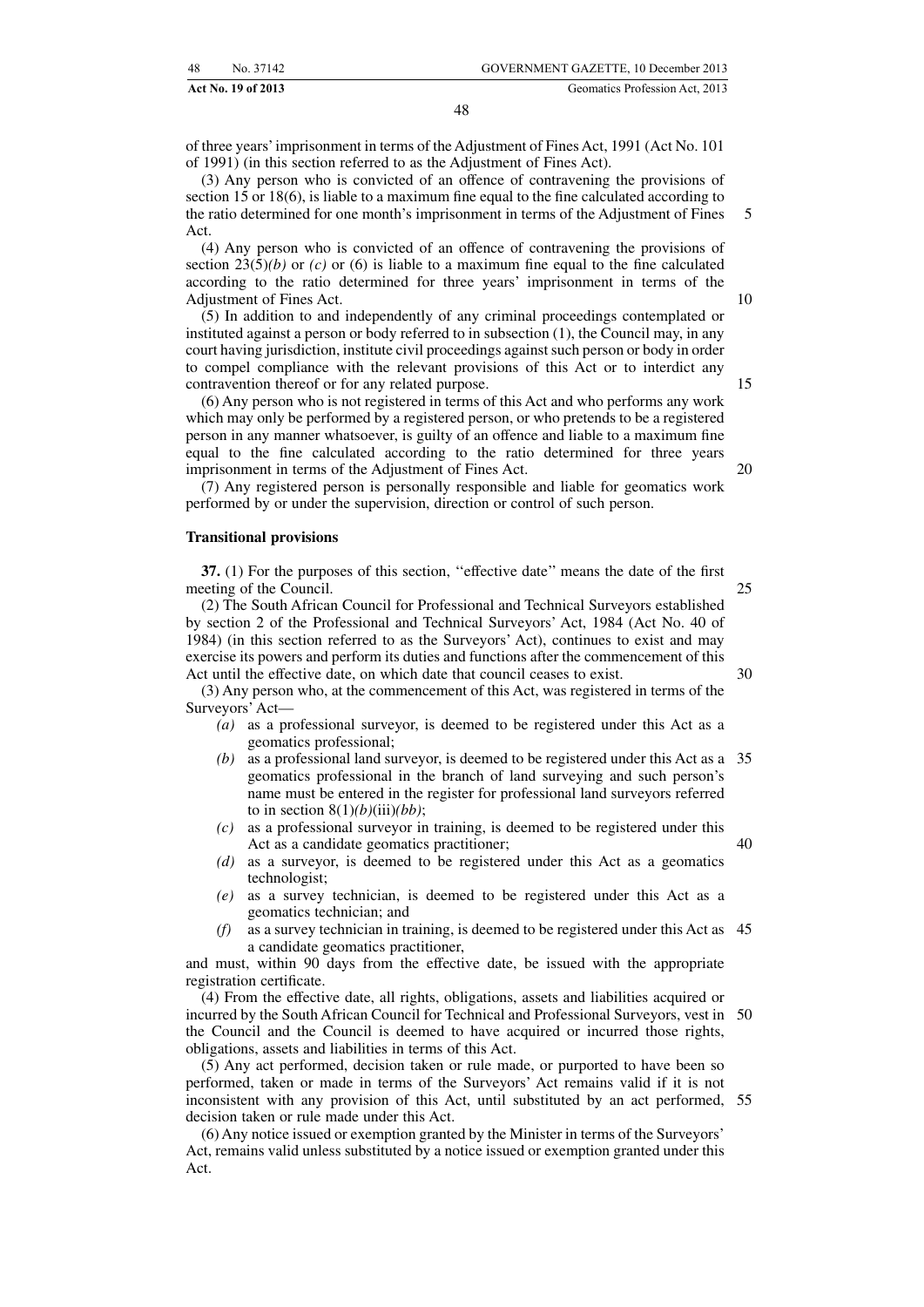(7) From the effective date, any register other than that mentioned in subsection (3) maintained by the South African Council for Professional and Technical Surveyors or in terms of the Surveyors' Act is incorporated in and forms part of the registers to be maintained in terms of section  $8(1)(b)(ii)$  of this Act.

(8) Any action taken in terms of the Surveyors' Act which is pending at the commencement date of this Act, must be finalised in terms of that Act as if that Act had not been repealed by this Act. 5

(9) The Education Advisory Committee established by section 11 of the Surveyors' Act continues to exist and may exercise its powers and perform its duties and functions after the commencement of this Act until the Education and Training Committee 10 referred to in section 6(2) of this Act had been established.

#### **Repeal and amendment of laws**

**38.** (1) The laws mentioned in Schedule 1 are hereby repealed to the extent set out in the third column of that Schedule.

(2) The law mentioned in Schedule 2 is hereby amended to the extent set out in the 15 third column of that Schedule.

#### **Act binding on State**

**39.** This Act binds the State.

#### **Short title and commencement**

**40.** This Act is called the Geomatics Profession Act, 2013, and comes into operation 20on a date fixed by the President by proclamation in the *Gazette*.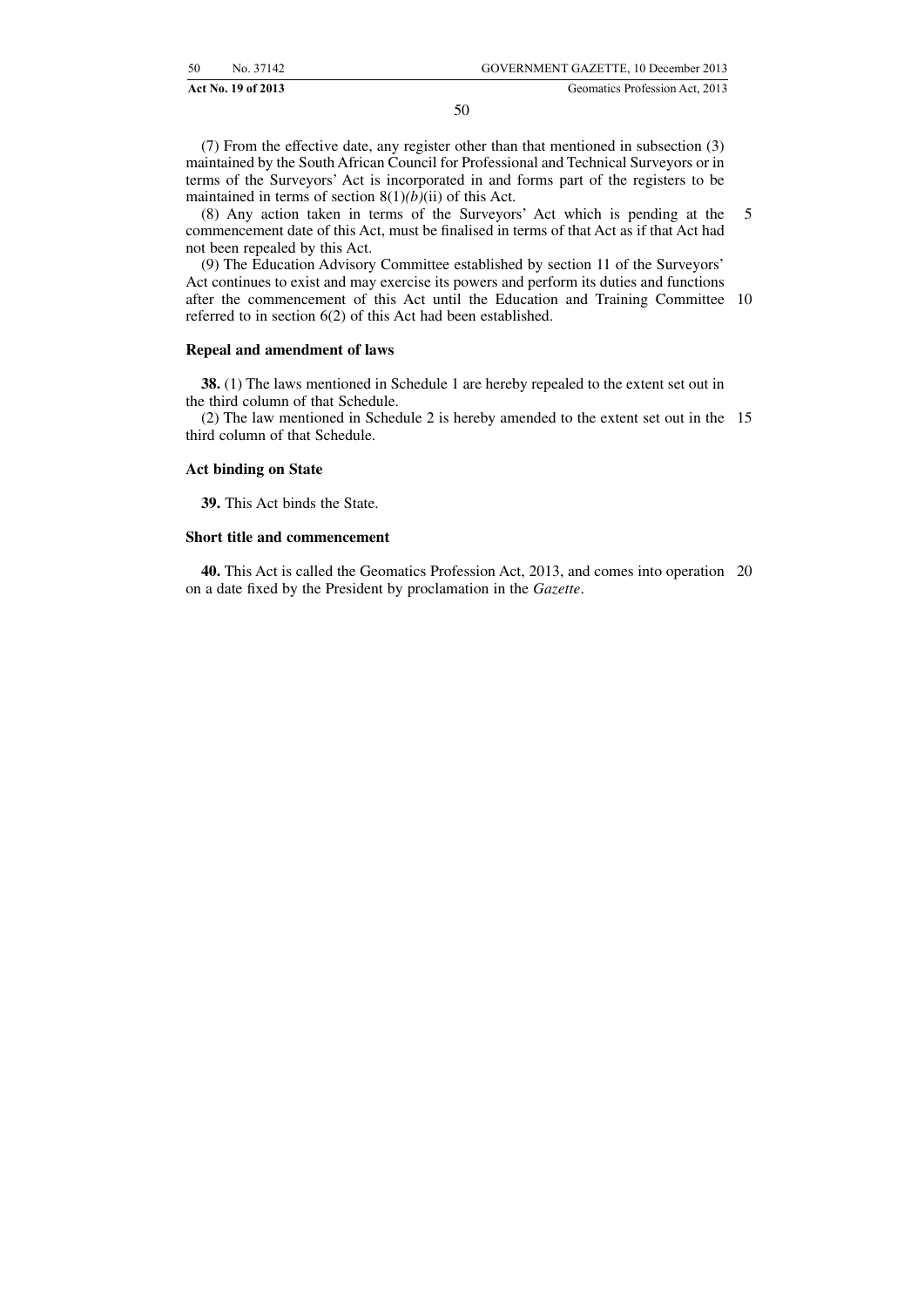# **SCHEDULE 1**

# Repeal of laws

# (Section 38(1))

| No. and year of<br>law  | <b>Short title</b>                                                           | <b>Extent of repeal</b> |
|-------------------------|------------------------------------------------------------------------------|-------------------------|
| Act No. $40$ of<br>1984 | Professional and Technical Surveyors' Act,<br>1984                           | The whole               |
| Act No. $37$ of<br>1986 | Professional Land Surveyors' and Technical<br>Surveyors' Amendment Act, 1986 | The whole               |
| Act No. $66$ of<br>1987 | Professional Land Surveyors' and Technical<br>Surveyors' Amendment Act, 1987 | The whole               |
| Act No. $34$ of<br>1993 | Professional Land Surveyors' and Technical<br>Surveyors' Amendment Act, 1993 | The whole               |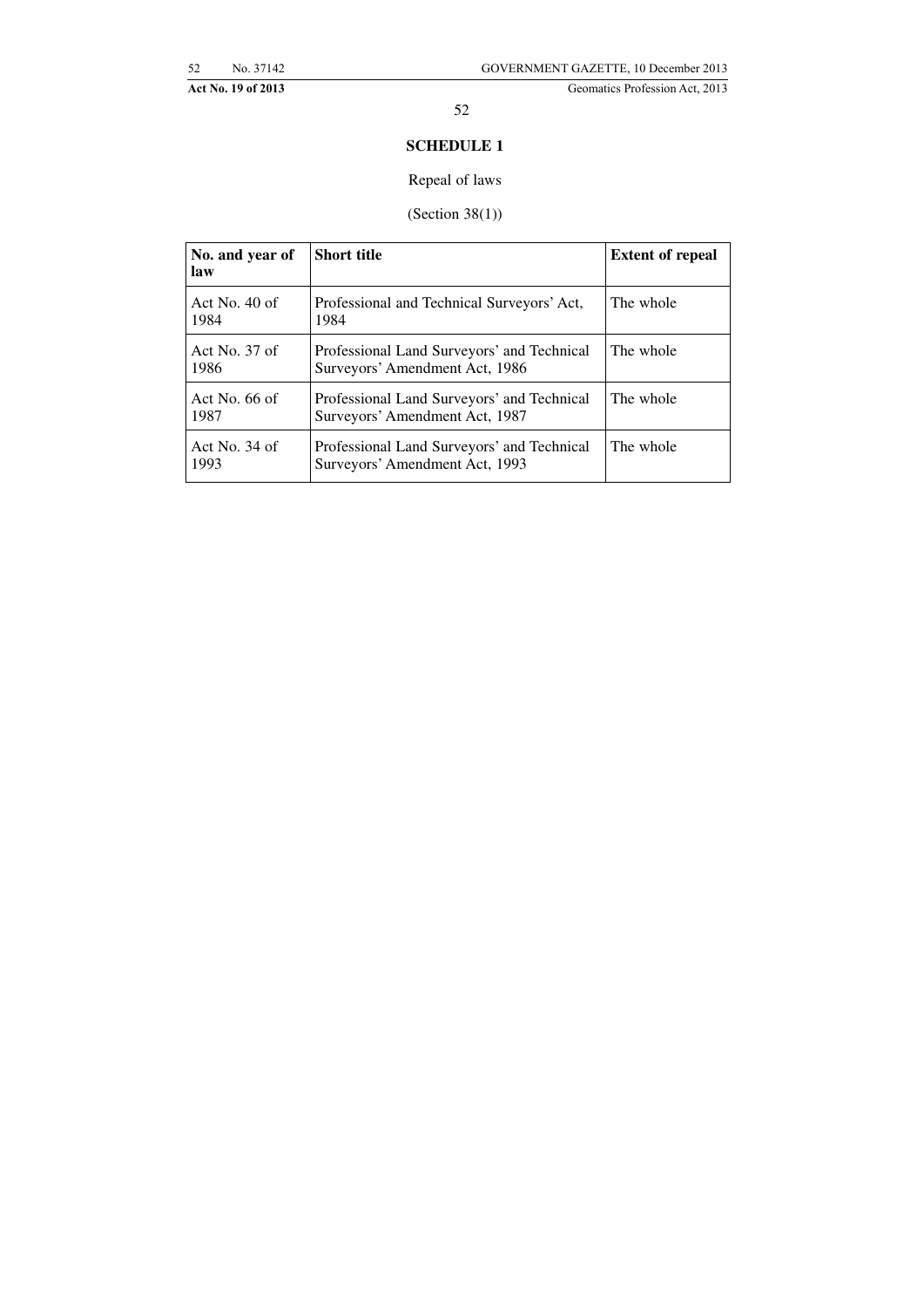### **SCHEDULE 2**

#### Amendment of law

(Section 38(2))

| No. and year of Short title<br>law |                          | <b>Extent of amendment</b>                                                                                                                                                                                                                                                                                                                                                                                                                                                                                                                                                                                                                                                                                                                                                                                                                                                                                                                                                                                                                                                                                                                                                                                                                                                                                                                                                                                                                                                                                                                                                                                                                                                                                                                                                                                                                                                                                                                                                                                                                                                                                                                                                                |
|------------------------------------|--------------------------|-------------------------------------------------------------------------------------------------------------------------------------------------------------------------------------------------------------------------------------------------------------------------------------------------------------------------------------------------------------------------------------------------------------------------------------------------------------------------------------------------------------------------------------------------------------------------------------------------------------------------------------------------------------------------------------------------------------------------------------------------------------------------------------------------------------------------------------------------------------------------------------------------------------------------------------------------------------------------------------------------------------------------------------------------------------------------------------------------------------------------------------------------------------------------------------------------------------------------------------------------------------------------------------------------------------------------------------------------------------------------------------------------------------------------------------------------------------------------------------------------------------------------------------------------------------------------------------------------------------------------------------------------------------------------------------------------------------------------------------------------------------------------------------------------------------------------------------------------------------------------------------------------------------------------------------------------------------------------------------------------------------------------------------------------------------------------------------------------------------------------------------------------------------------------------------------|
| Act No. 8 of<br>1997               | Land Survey<br>Act, 1997 | 1. Amendment of section 1—<br>( $a$ ) by the substitution for the definition of "land"<br>surveyor" of the following definition:<br>" 'land surveyor' means a person registered as<br>a professional land surveyor in terms of the<br>[Professional and Technical Surveyors' Act,<br>1984 (Act No. 40 of 1984), and whose name<br>is entered in the register referred to in sec-<br>tion $7(4)(a)$ of that Act] Geomatics Profes-<br>sion Act, 2013;"; and<br>$(b)$ by the substitution for the words preceding<br>paragraph $(a)$ of the definition of "supervise' or<br>'supervision' " of the following words:<br>" 'supervise' or 'supervision' " when used in<br>relation to a survey and the field operations by<br>any person registered as a professional sur-<br>veyor, [professional surveyor in training]<br>geomatics technologist or [technical sur-<br>veyor] geomatics technician in terms of the<br>[Professional and Technical Surveyors' Act<br>1984 (Act No. 40 of 1984)] Geomatics Profes-<br>sion Act, 2013, (in this definition referred to<br>as 'an assistant'), means-".<br>2. Amendment of section 2A by the substitution<br>for subsection $(1)$ of the following subsection:<br>"(1) The Minister shall, subject to section 50<br>and the Public Service Act, 1994 (Proclama-<br>tion No. 103 of 1994), appoint an officer, who<br>shall be a person registered in terms of section<br>[20] 13 of the [Professional Technical Sur-<br>veyors' Act, 1984 (Act No. 40 of 1984),]<br>Geomatics Profession Act, 2013, as a<br>geomatics professional, to be styled the Chief<br>Director: Surveys and Mapping.".<br>3. Amendment of section 9-<br>(a) by the substitution in subsection $(1)$ for para-<br>graph $(c)$ of the following paragraph:<br>" $(c)$ three land surveyors nominated by the<br>South African Geomatics Council [for Profes-<br>sional and Technical Surveyors] established<br>by section [2] 3 of the [Professional and<br>Technical Surveyors' Act, 1984 (Act No. 40<br>of 1984)] Geomatics Profession Act, 2013.";<br>(b) by the substitution in subsection $(3)$ for the<br>words preceding paragraph $(a)$ of the following<br>words: |
|                                    |                          | "If the South African Geomatics Council [for<br>Professional and Technical Surveyors] fails<br>to nominate-";                                                                                                                                                                                                                                                                                                                                                                                                                                                                                                                                                                                                                                                                                                                                                                                                                                                                                                                                                                                                                                                                                                                                                                                                                                                                                                                                                                                                                                                                                                                                                                                                                                                                                                                                                                                                                                                                                                                                                                                                                                                                             |